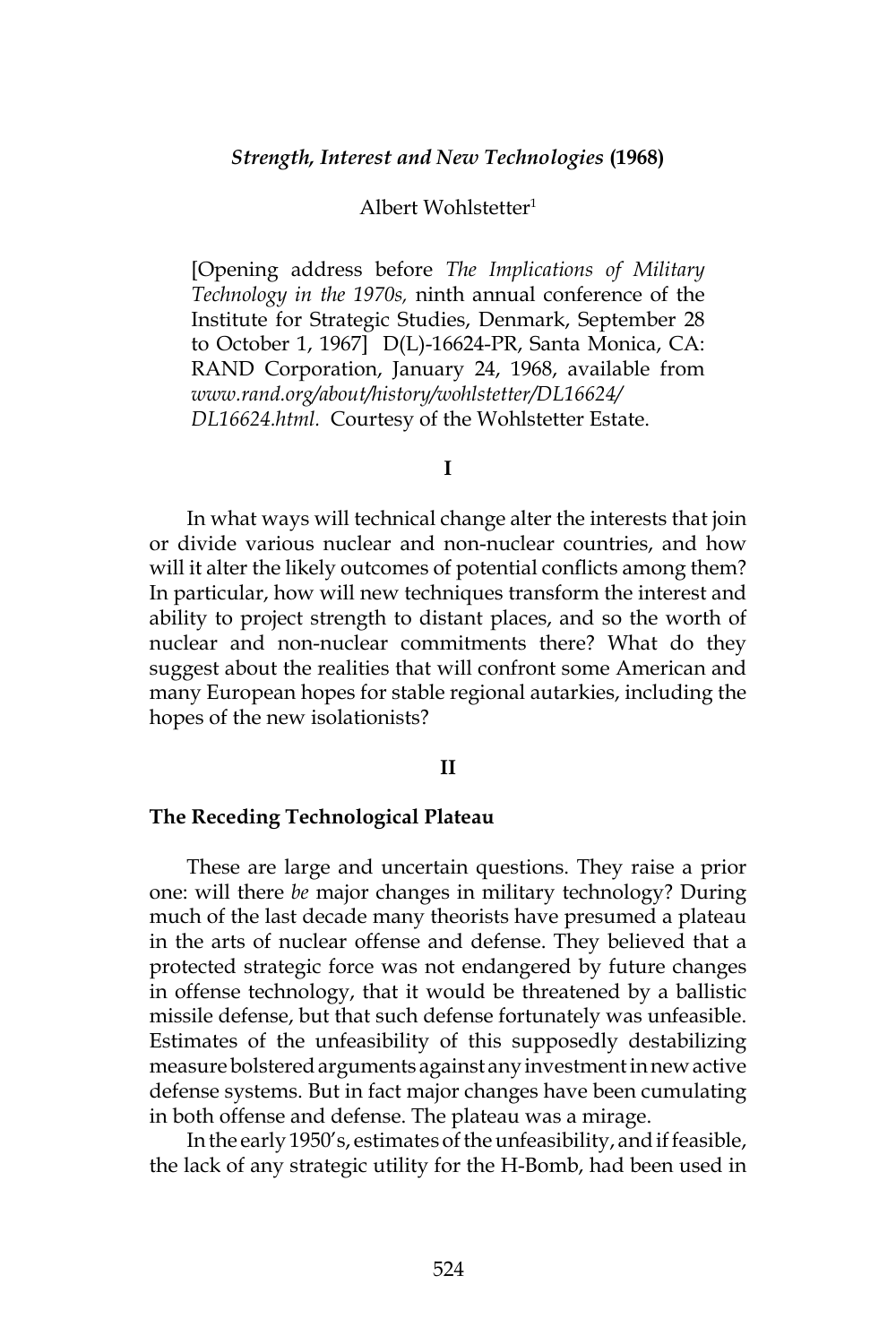much the same way for an opposite end: to support arguments for active defense and against a focus on offense. It is a minor irony that many of the ardent defenders of defense in the 1950's are among those most offended by it now. Nor can the conversion be explained by changes in the technology.

In both the early 1950's and early 1960's, judgments on the technology as well as its strategic consequences were faulty. Fusion weapons were not merely feasible but had very large implications for delivery systems, their protection and mode of operation. And the 1960's have witnessed major changes in the arts of offense and defense that will be operational in the 1970's. Moreover, no simple hard and fast distinction divides the effects on stability of offense and defense, making offense changes good or innocuous and defense changes bad. The complexities are particularly apparent if one looks at the consequences, not for a hypothetical two-nation world, but for the real one with a great many non-nuclear countries and a handful or so of countries with nuclear weapons and grossly different resources and strategic situations.

The impending widespread appearance of civilian reactors is one of several important developments that will impose the need for more complex and varied policies than relying solely on international inspection against diversion of plutonium or simply deterring direct nuclear attack on oneself. For civilian reactors will greatly diffuse much of the essential material and knowledge and so reduce the extra cost and time to acquire nuclear weapons. By the end of the 1970's civilian reactors, on some official though uncertain estimates, will have as by-product about 10,000 bombs' worth of plutonium; in the following 20 or 30 years, perhaps a million bombs' worth doubling every ten years.2 Drafts of nonproliferation and other arms control treaties specifically allow for parties to the agreements to exercise their sovereign national rights to withdraw, if on their own estimate extraordinary events endanger their supreme interest.<sup>3</sup> But policies that will keep this estimate of danger low among non-nuclear countries will involve responsible commitments on the part of at least some nuclear countries to non-nuclear countries that feel subject to coercion. Nuclear weapons will not make small and large powers equal, but they will increase the possibility of mischief, particularly in the coercion of non-nuclear powers.

The technological plateau in nuclear offense and defense has been assumed wishfully by many who hoped for early extensive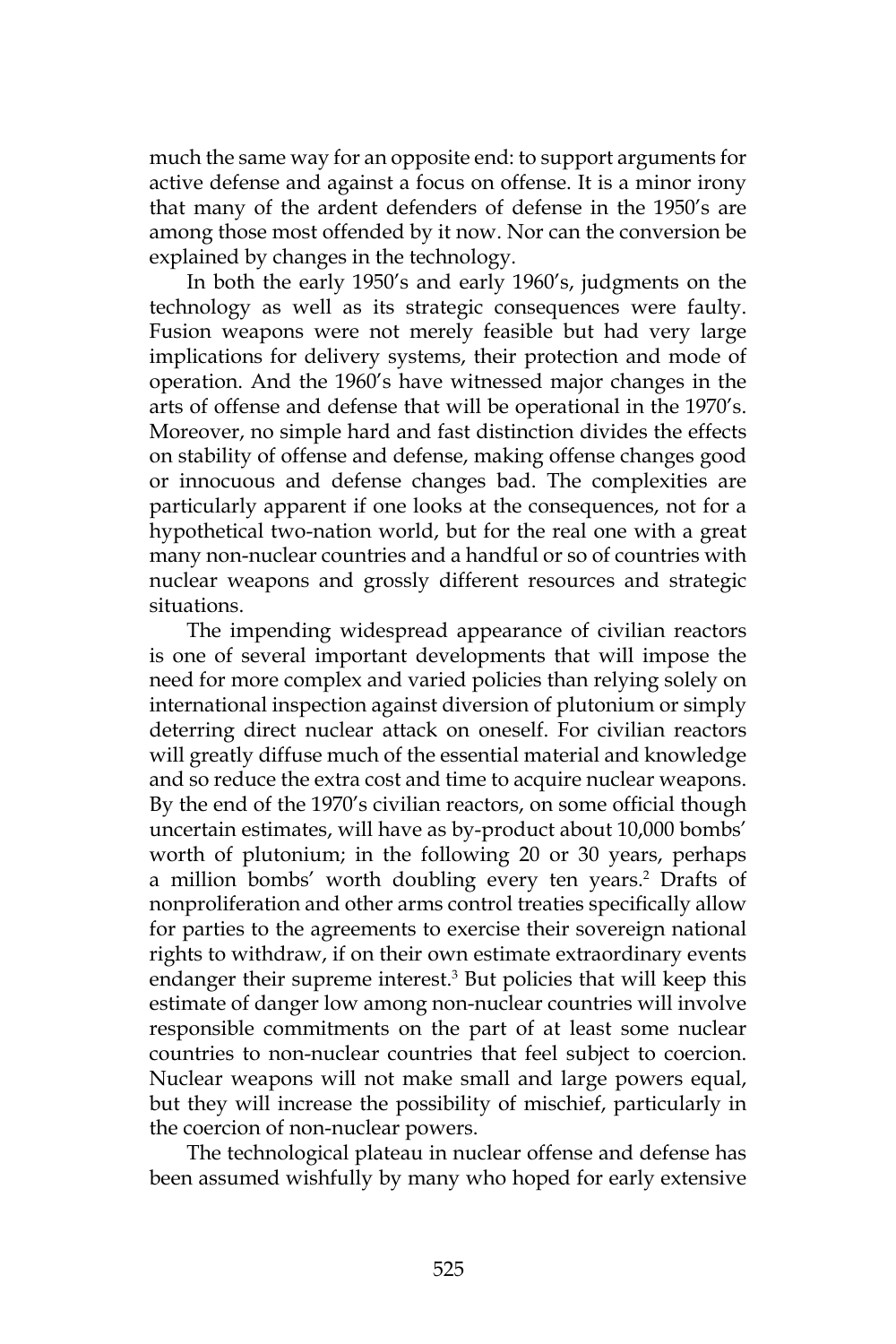disarmament and opposed the spread of nuclear weapons. However, the supposed plateau also encourages advocates of nuclear weapons in countries that do not now control them by suggesting that a force of super-power quality is a static goal, that it might be obtained at modest cost or perhaps by one supreme effort, and that then it is possible to rest. It isn't.

Technologies relevant for nuclear war have reached no flat level. They have been altering steeply, and affecting them unevenly. And technologies affecting interests and capabilities in classical engagements are changing too, significantly if less suddenly.

## **III**

#### **Some Technical Changes**

Rapid changes in finished military systems stem from even more rapid changes in basic elements of these systems. For finished systems affecting the conduct of classical wars, I shall refer particularly to the large changes in communication, in control systems, and in transport. In the nuclear field, I shall refer to antiballistic missiles, to systems for gathering, processing and transmitting timely data on adversary offense and defense, and especially to the multiplication of armed offensive re-entry vehicles carried in a single launch vehicle (MIRVs), and the great improvements in offense accuracies and reliability. There are, of course, other changes in military technology, some with related implications, but the ones I have selected for brief analysis are perhaps the most immediately significant.

First, however, the basic elements of finished systems. Changes here, in themselves, make quite implausible the assumption of a plateau in finished military systems. Take computers, for example. They are essential instruments used in the process of designing weapons systems or their elements, such as nuclear warheads, and in designing logistics management for classical wars. Computers are also critical components of the weapons systems designed. They are essential parts of the airborne inertial guidance systems that keep offensive missiles pointing at targets. And they are parts also of the radars and defense missiles that might be used to shoot them down. The computer art changes at an extraordinary rate. Computers have and will become faster, cheaper, and more reliable. While terminal ends, the input-output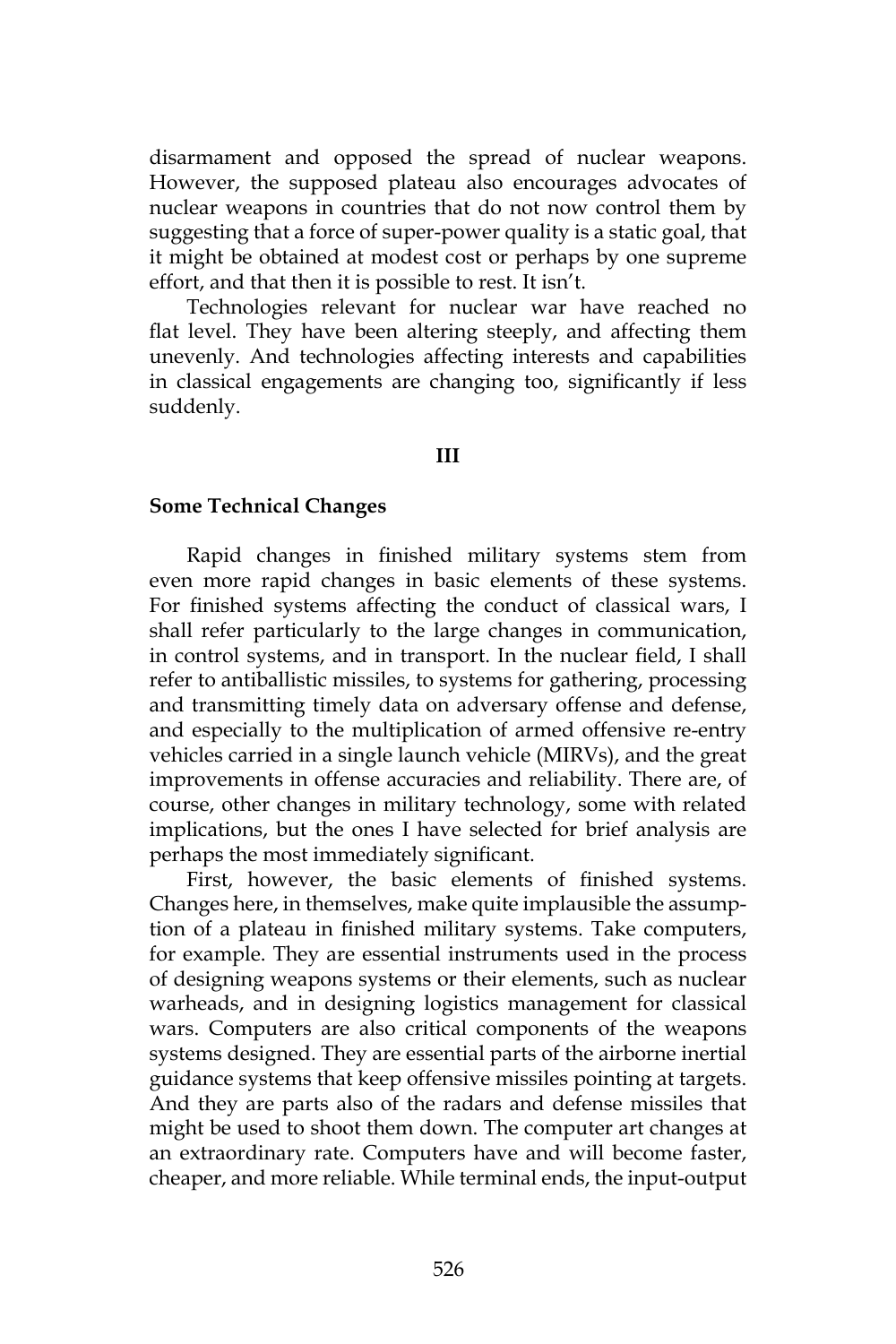units that mate the computer to its user, permit fewer economies of scale and have improved much more slowly, the hardware for the highly repetitive central processing and memory has been multiplying in speed ten-fold every four years and costing only one-tenth as much every four years or less. They took one-tenth as much room after the last ten years and, in the next ten, they may shrink by a factor of one thousand.<sup>4</sup>

These improvements in computers result in good part from still more basic changes—massive changes in the art of solid state and micro-electronics. Order of magnitude improvements come even more swiftly in the tiny elements that form essential parts of computers, sensing and communications systems. It has been suggested that, as in nature, gestation periods shorten with decreasing size; and sizes are decreasing very rapidly. It appears now, for example, that it may be practical soon to pack as many as one hundred thousand transistors on a quarter-inch wafer. Such startling densities are promised by the techniques known as LSI or "large scale integrated circuitry." The packing not only cuts size, but perhaps more important, increases speed, and by reducing the number of wafers and critical interconnections, may vastly increase reliability and make new ranges of complexity workable. By "discretionary wiring," even if fewer than a third of the potential gates are working, paths of connection on the wafer may take advantage of the many alternatives to detour faulty gates. LSI and related techniques will affect almost every phase of electronics and, ultimately, the shape of military offense and defense systems. Antimissile systems, for example, greatly advanced in recent years, may be expected to become still fasterreacting and more effective for a given budget. Moreover, such improvements tend to reinforce each other. Improved missileborne computers decrease guidance errors. Geodetic errors, another important component of missile inaccuracy, diminish with new basic data obtained by satellite. And satellites, of course, supply much precise information about target systems. Lighter guidance equipment and increases in explosive yield per pound of payload make it possible to cut the size of a re-entry vehicle that can destroy even resistant targets. This makes it possible in turn to carry on each launch vehicle many armed re-entry vehicles directed at widely separated targets.

The new technologies make it possible to do new things as well as to do the old things more cheaply or better. And while they make doing the old things accessible to more countries, this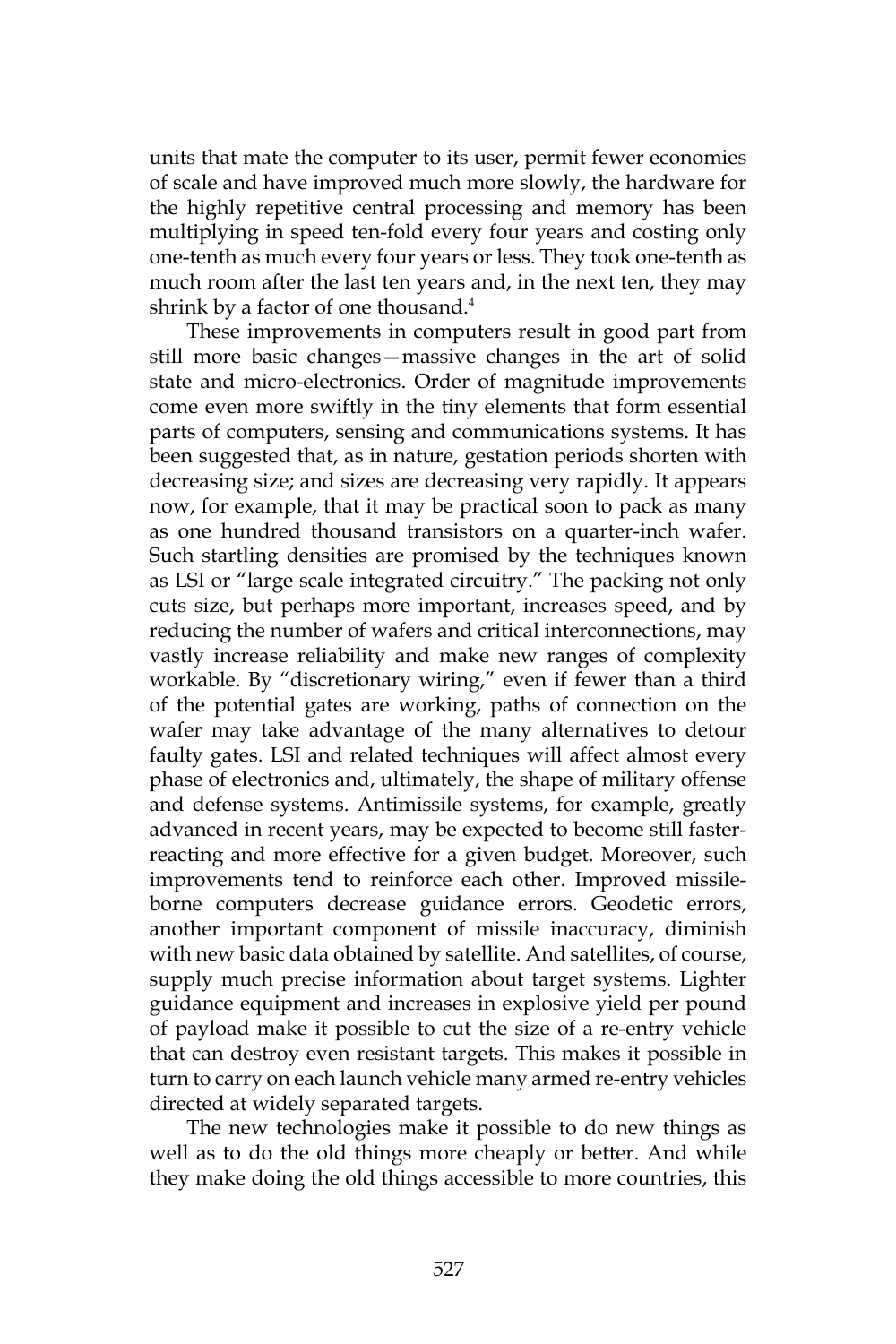does not mean closing the gap between the largest countries and the smaller ones. In some respects they increase the disparity. For instance, the tremendous improvements in satellite, sensing and data processing technologies and reductions in their cost make feasible world-wide information gathering facilities where they were not possible at all before—but on a scale of resource expenditure not likely to be undertaken by medium or smaller size powers.

Transformations in finished system reliability, accuracy and destructive payload may be less rapid than in the small components of these systems: they are nonetheless impressive. Roughly speaking, over about a decade—depending on where one starts and how one measures the changes—failure probabilities of missile guidance systems have decreased by a factor of ten or more. So also has the resultant of intercontinental delivery errors of all types. When combined with increases in the number of armed re-entry vehicles carried in a launch vehicle, such order of magnitude changes have large strategic consequences. For a significant range of circumstances the number of weapons needed to destroy a target varies essentially as the square of the delivery inaccuracy and only as the two-thirds power of target resistance or megaton yield. Improving accuracy ten-fold or increasing yield 1,000-fold then amount to the same thing. To put this in perspective, the shift from the largest high explosive bombs of World War II to the Hiroshima fission weapon was roughly an increase of 1 or 2 thousand in yield. The important improvements in antiballistic missiles have been accompanied by less noticed but in some ways more dramatic changes in the advanced offense systems of the major powers.

## **IV**

## **Changes in Nuclear Offense and Defense**

Discussions of "offense" in general compared with "defense" in general yield slogans like "The best defense is a good offense" or the reverse; but almost no understanding. Offense and defense serve overlapping but partially distinct and important functions, and adversaries differ. U.S. defense against a Chinese offense in the 1970's or the viability of a French strategic force in the face of Russian offense and defense are quite different matters from the mutual relations of Russian and American strategic offense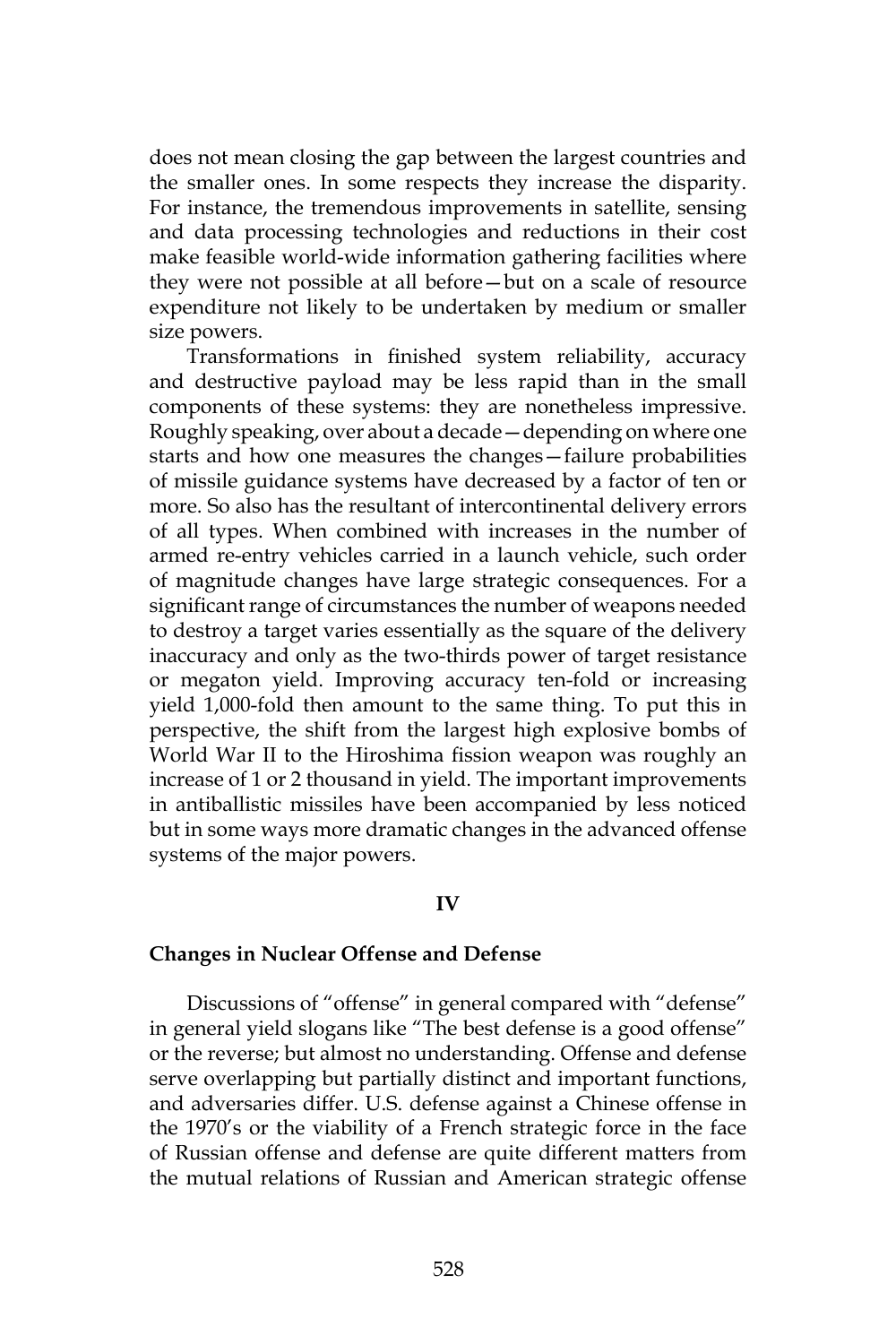and defense forces. Adversaries not only differ in resources, but also in the state-of-the-art of offense or defense available to them at any given time and in the marginal costs to buy and operate a given offensive or defensive unit. Given the high research and development and other capital costs of modern weaponry and the so-called learning curve effects, the small forces in particular are likely to have much higher unit costs than large ones. For such reasons, the "exchange ratios" of attacking vehicles expended as against those they can destroy, or the analogous offense to defense "exchange ratios" of an increment in the cost of attacking vehicles as against the extra cost of defense to knock down the attacking vehicles, all need to be used with a caution seldom observed in popular literature. In the space available here I can indicate only a few essential implications of the recent and impending changes for relations among the varied nuclear and non-nuclear nations.

First, an offense force with such increased accuracies and reliabilities and with an extensive use of MIRVs is very much more efficient in attacking the fixed offense force or the important fixed elements of the mobile force of an adversary. For some relevant circumstances which I shall illustrate, these offense improvements can drastically reverse the ratios of attacking missiles to missiles destroyed which in the hypothetical missile duels that fill the strategic literature are always shown to disfavor the attacker.

Second, one result of this sort of change in Russian offense forces is to make improved antiballistic missiles (rather than simply more hardening or more missiles) an economic way for the United States to protect the hard fixed elements of a strategic force. More hardening is outpaced by the offense changes since target resistance affects weapons requirements only as the twothirds power. Simply adding more vehicles is costly and more destabilizing than an active defense of these hard points since increasing vehicles also increases the capacity to strike first.

Third, at a minor increment in the modest cost of a hard point ABM defense, it is possible to make available a light ABM for defense of civil societies against a small submarine or land based missile force or part of a large one launched by mistake or without authorization.<sup>5</sup> Its possessor can keep substantially free of damage from a desperate small attack issuing out of a crisis of escalation and can do this without starting nuclear war. By protecting against desperate acts, it reduces the effect of desperate threats, and so decreases the cost and increases the worth of commitments to third countries—especially those doubtful of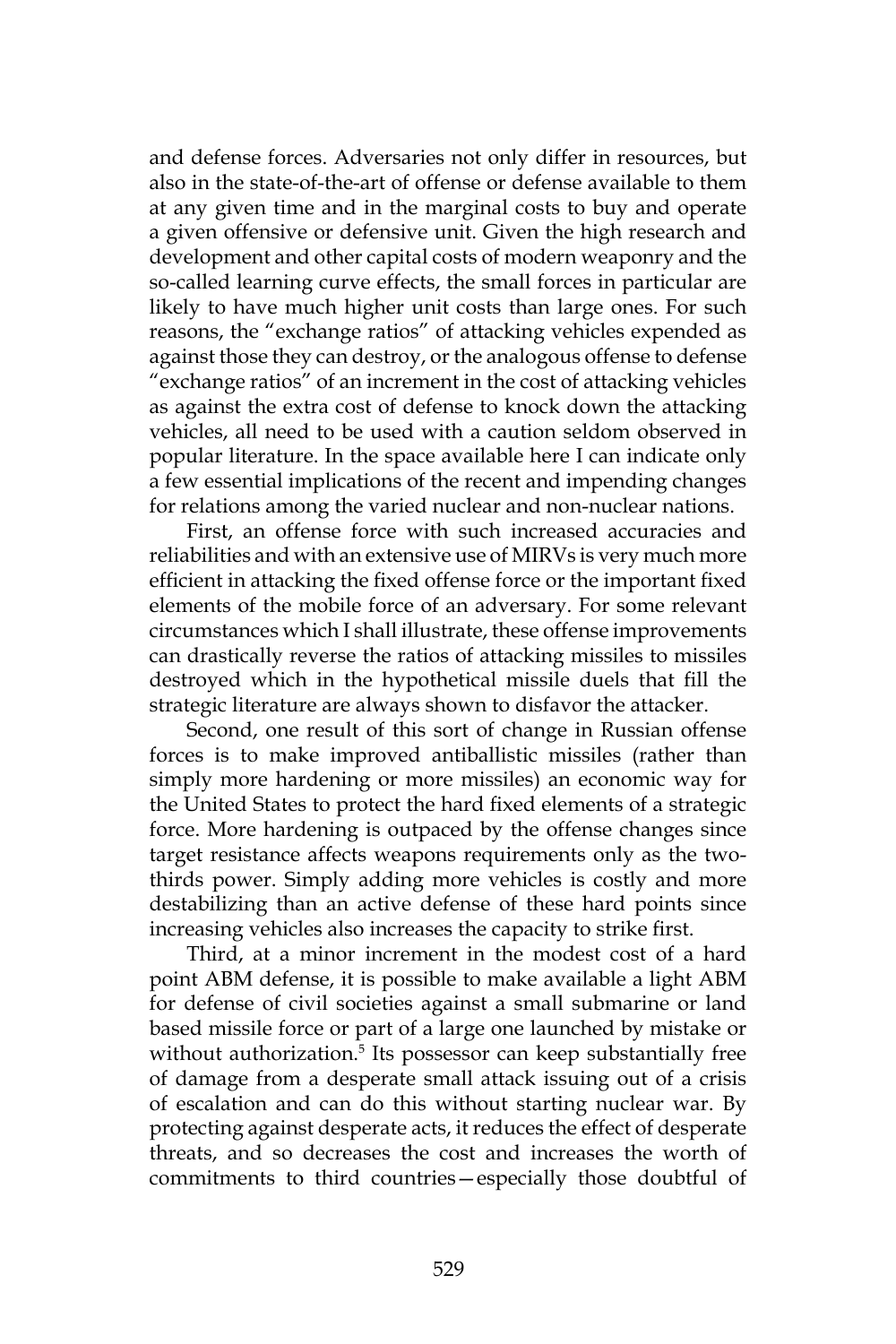their importance to the committed power. A light defense, as Robert Oppenheimer perceived years ago, can also help stabilize arms control arrangements against small non-signers or violators of the arrangements. It would leave essentially untouched the two principal powers' ability for major retaliation against each other, even if they failed to make minor adjustments in their offense. And, contrary to some claims, each of the major powers is quite capable of assessing the difference between an actual thin defense and a thick urban defense oriented effectively against each other. Moreover, given the very large disparities in resources available to the two largest powers on the one hand and to such countries as China on the other, they can continue to preserve offense capabilities against each other without an arms "spiral" and without becoming nearly as vulnerable to attack by such smaller powers. Arguments that an adversary is more likely to respond to defense improvements than to an increase in offense capability are implausible in general, and especially so as applied to the Russians, who have said exactly the opposite many times and have behaved as if they mean it. I agree with the Russians. Moreover it does neither the Russians nor the Americans any essential harm if each is defended against China, *as they are now*. Even more obviously, I should think, it does no harm to a country protected by the United States against Chinese nuclear threats if the United States can execute its commitment more safely, and hence more reliably. Relations of arms and arms control are not two-person games in which improving the position of one participant necessarily worsens that of the other.

Fourth, reliable mutual deterrence between the great powers and reliable commitments to protect other countries, to be stable in the face of changing technologies, cannot be technologically static. Trying to stop qualitative change would be like King Canute commanding the waves. Qualitative improvement does not, however, entail—in the uncritical stock phrase—an "everaccelerating spiral" in arms budgets. The American strategic offense and defense "package" from 1961 to 1967 greatly improved in second-strike capability and in responsible control while its budget declined by at least 40%, from 11.7 billion to 7.1 billion in current prices. (In constant prices the decline was about 50%. The strategic budget was more than 2% of the GNP of 1961, less than 1% in 1967.) The stereotype repeated throughout the early 1960's that the strategic budget was accelerating while our actual security decreased is grossly in error on both counts. The annual cost of a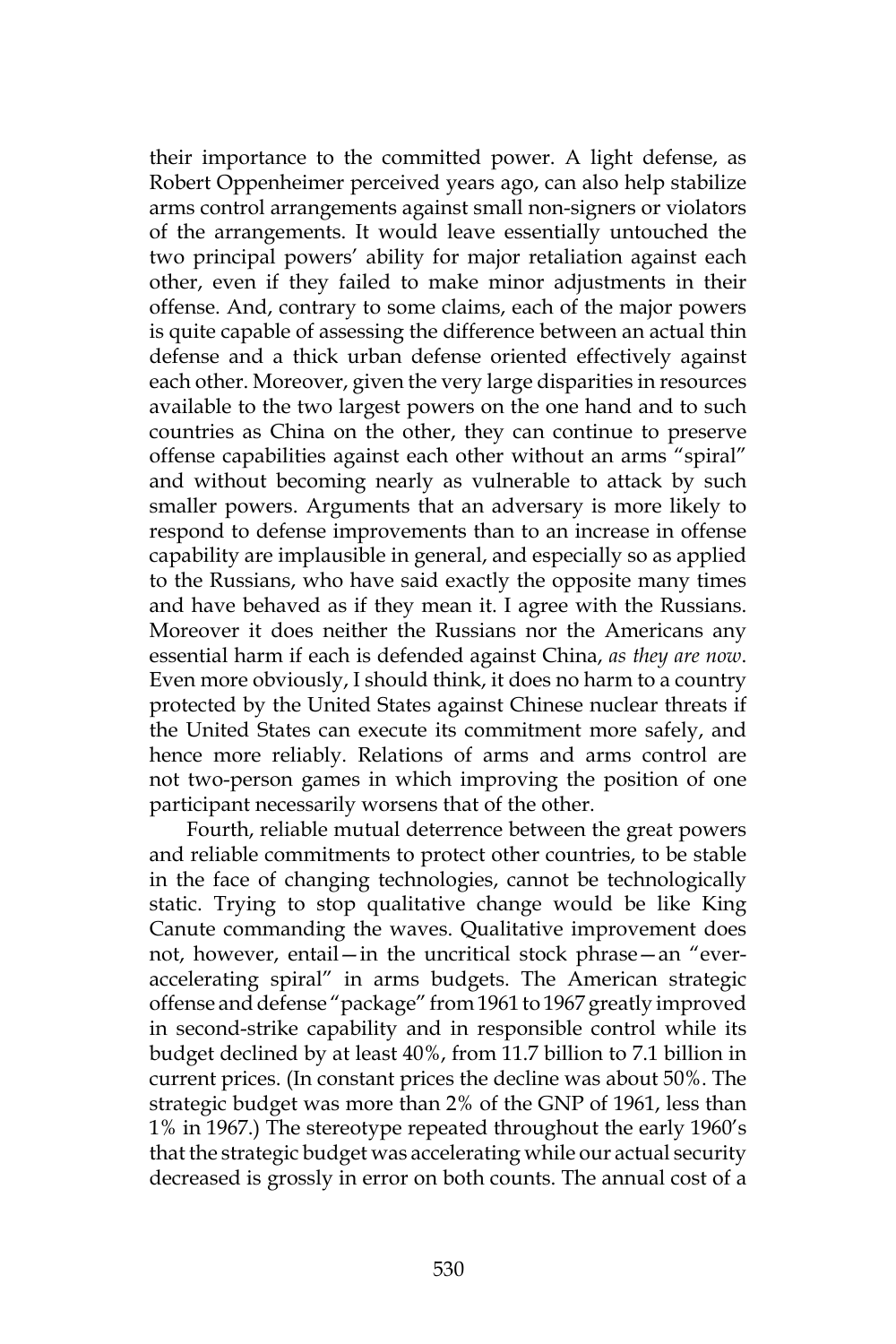useful ABM system that defends hard points and provides a thin shield for American civil society, when averaged over a ten-year period, comes to about one-tenth of the 5 billion dollars that the United States was spending annually on anti-bomber defense at the end of the 1950's. The thin defense of civil society, taken as an increment to the defense of hard points, will average about 200 million dollars annually out of a GNP approaching nearly a trillion.

Fifth, a smaller country, spending much less on research and development, conceivably might achieve technological equality with a much larger power. But the upshot of the foregoing is that there is no rest. So far, the smaller forces lag in performance as well as in size. Given advances in adversary offense and defense technology, the planned three generations of the French force, for example, may be negated by a few percent of the Russian resources devoted to strategic offense and defense.

Arguments for smaller strategic forces in large countries, or favoring the spread of nuclear weapons to medium and small countries, purport to show that even a small nuclear force is intrinsically capable of retaliation after attack by the largest nuclear countries. Typically these analyses take a simple model of a duel between two countries with sheltered forces. The attacking side launches its entire force against the force of an adversary who replies by launching the undestroyed remainder of his force against the attacker's cities. To have a high confidence of destroying the force attacked, it is usually said, sometimes as the result of calculation, that for every vehicle it destroys, the attacking force must expend many more of its own strategic vehicles. In the more euphoric versions of these attempted stability proofs, particularly those advanced in support of new national military nuclear programs as "equalizers," the exchange ratio of attacking vehicles expended as against those they can destroy is taken to be over 60 to 1 (25,000 vehicles to destroy 400). Or over 25 to 1. Or 16 to 1. In the last six or seven years these hypothetical duels assume more modest odds against the attackers: 5 or 3 to 1.

These highly simplified duels of vehicle against vehicle have many shortcomings for a realistic estimation of the complex problems of nuclear attack and response. (1) They omit completely attacks on the more concentrated but critical elements of a responsible system of deterrence, such as command, control, and communications; and in actual nuclear forces a good many even of the vehicles have been concentrated without adequate warning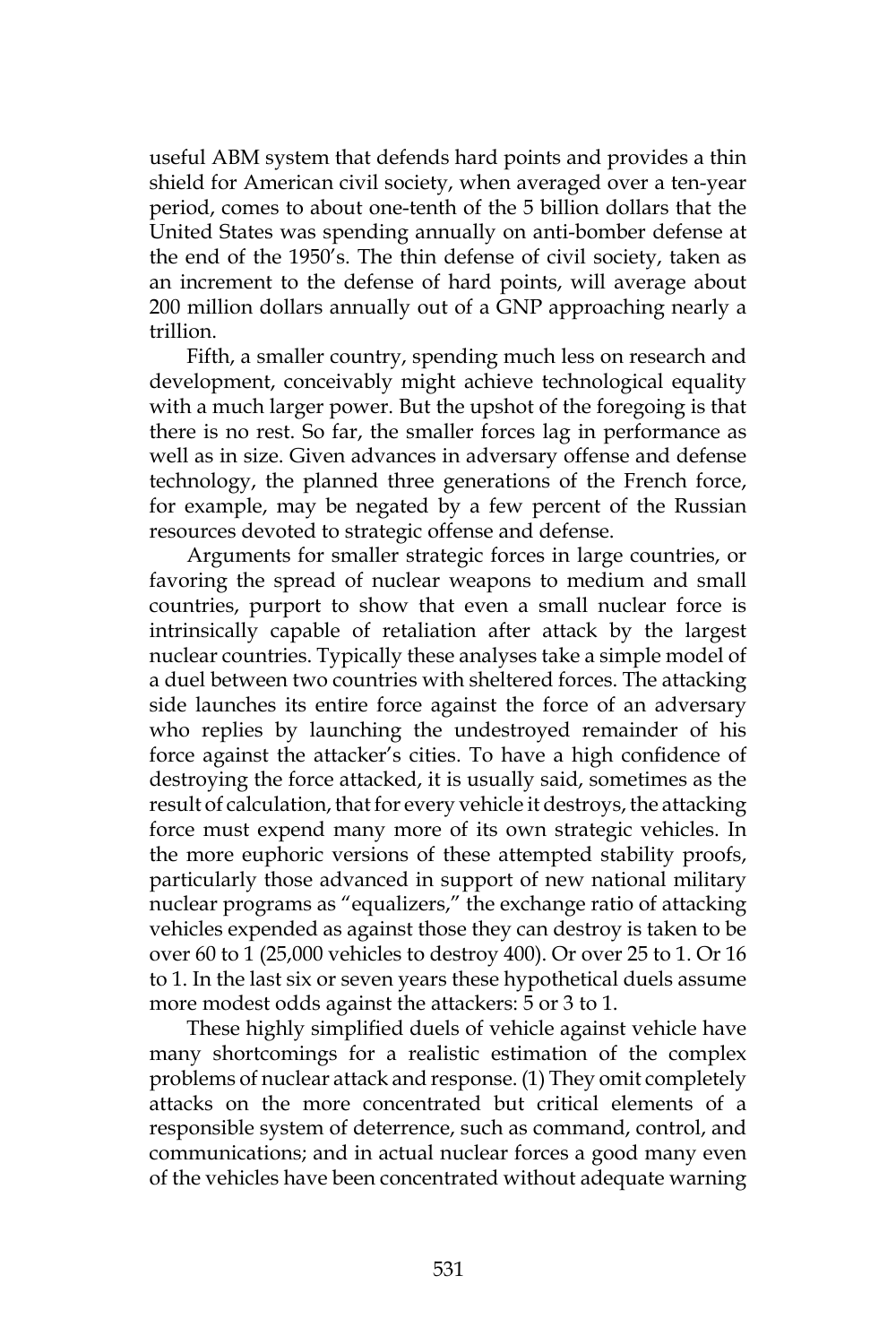and unsheltered. (2) Given appropriate costing, exchange ratios may tell what adversaries have to spend to achieve given results, but not whether they can easily afford it. (3) Even in their own terms, the calculations seldom reflect the actual current technological, operational and cost factors. It is worth illustrating some of these points, since hypothetical demonstrations of the invulnerability of small forces have maintained a kind of invulnerability of their own by sticking to pure hypotheticals.

According to the press, the first generation French strike force consists in 62 Mirage IV bombers and 12 KC 135 tankers. The force is unsheltered and without any tactical warning of ballistic missile attack. In the unwarned state the operational part of the force is concentrated on about 10 points in the south and southwest of France. The probability that any of this force will survive can be made extremely low with a high confidence by reserving a force of about 20 early generation Russian missiles with a strategy of attack that uses extensive and timely information as to which attack vehicles have failed, but without MIRVs or advanced accuracies. The second generation French force was to add to the 10 soft points on which aircraft are concentrated 30 additional points, each with a single missile sheltered to resist 300 psi. Recent press reports<sup>6</sup> indicate that the addition will amount to 75 rather than 30. However, 20 or so attacking launch vehicles, each equipped with 10 reentry vehicles and an advanced guidance, could destroy the first and second generation forces with a confidence of .9. And higher confidences are quite feasible. In short, the changes taking place in the offense cancel these additions to a small nuclear strike force. Much more important than the offense-to-defense exchange ratio, 20 or 30 launch vehicles might be a bit more or less than 2 percent of the number of vehicles in a Russian strategic force.7

The part in movement underwater of a small third generation missile submarine force is not subject to straightforward ballistic missile attack. And submarines are hard to hunt and kill. However, a small missile submarine system taken as a whole is not immune to interdiction, in particular by an adversary with a large, varied and sophisticated offense and defense. A large adversary can launch missiles at the fixed elements: at the sizable fraction of the small submarine forces in port, and at the fixed command, control and communications that are a key element of a responsible strategic force. He can muster a much larger destroyer and submarine force to hunt the few submarines at sea and aid his hunt with complex mixtures of various sensors, data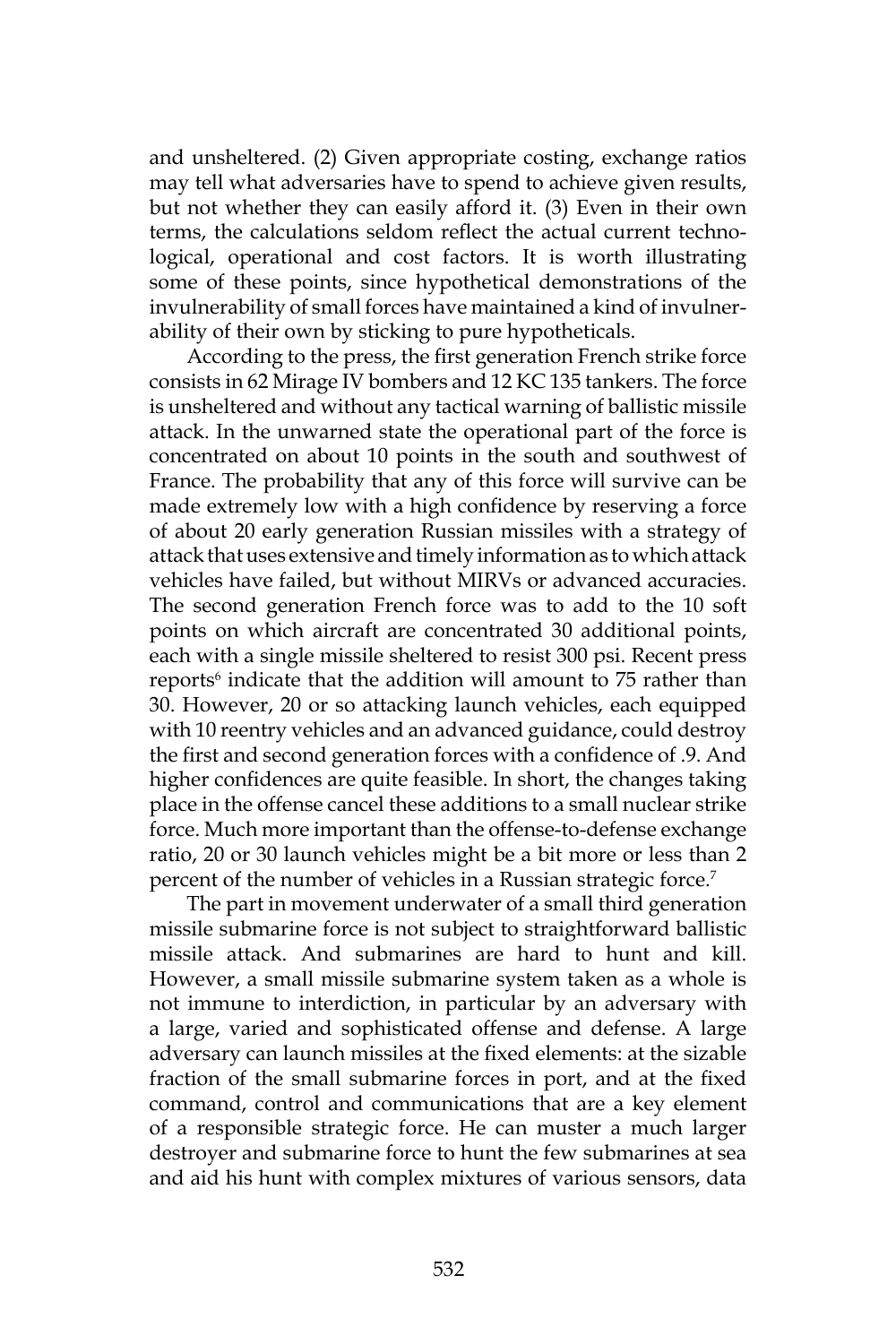processing and communication. Finally, most important in the 1970's, he may interpose a thin antiballistic missile system that is extremely effective against small numbers of incoming objects.

In sum the theory that nuclear weapons are "equalizers," that, equipped with them, any country, no matter how small, can surely retaliate against any other country, no matter how large, is in error. The small forces we have examined would have little chance to survive a modest attack, much less a major sophisticated one. Neither past nor future technologies bear out the equalizer theory.

Sixth, subtler theories that take small nuclear forces, not as equalizers, but as "triggers," are also put in doubt by any concrete examination of technologies, operations, and costs. A triggering force too small in itself to deter a great power enemy is supposed to be able to release an unwilling strategic force of one of the principal nuclear powers against the other. Unlike the equalizer, such a triggering force then is not a substitute for alliance or unilateral commitments for protection, so much as a way of making these commitments operative. The trigger theory seems to be replacing that of the equalizer in Europe and perhaps also among advocates of national nuclear forces in India and Japan. While a subtler theory, it is less consistent and usually vaguer. Intuitively it would appear that a small force, prepared especially to compel a major ally to use nuclear weapons when that ally thinks it unwise, might *loosen* alliance bonds. It might offer some incentives to the ally to tie its fate less closely with the small power. And it might, on the whole, suggest to an adversary that the identification is less close. The mechanism linking the small trigger to the large force is extremely obscure and very seldom explained in operationally meaningful terms.

Where it is precise enough for close analysis, it may be rendered doubtful by the same technological and operational facts that call into question the equalizer theory. For example, the more rigorous formulation offered by Arthur Lee Burns covers two kinds of trigger, a passive and an active one. The passive trigger, while small, is supposed to be so protected that a major nuclear adversary could destroy it only by expending so much of his own force that he could no longer deter the small power's major ally. An active trigger could, by pre-empting, reduce the force of one of the major powers enough to make it vulnerable to attack by the other. The prospect of either sequence of events would deter the major adversary. But the small forces we have examined would be grossly inadequate in both an active and a passive role. They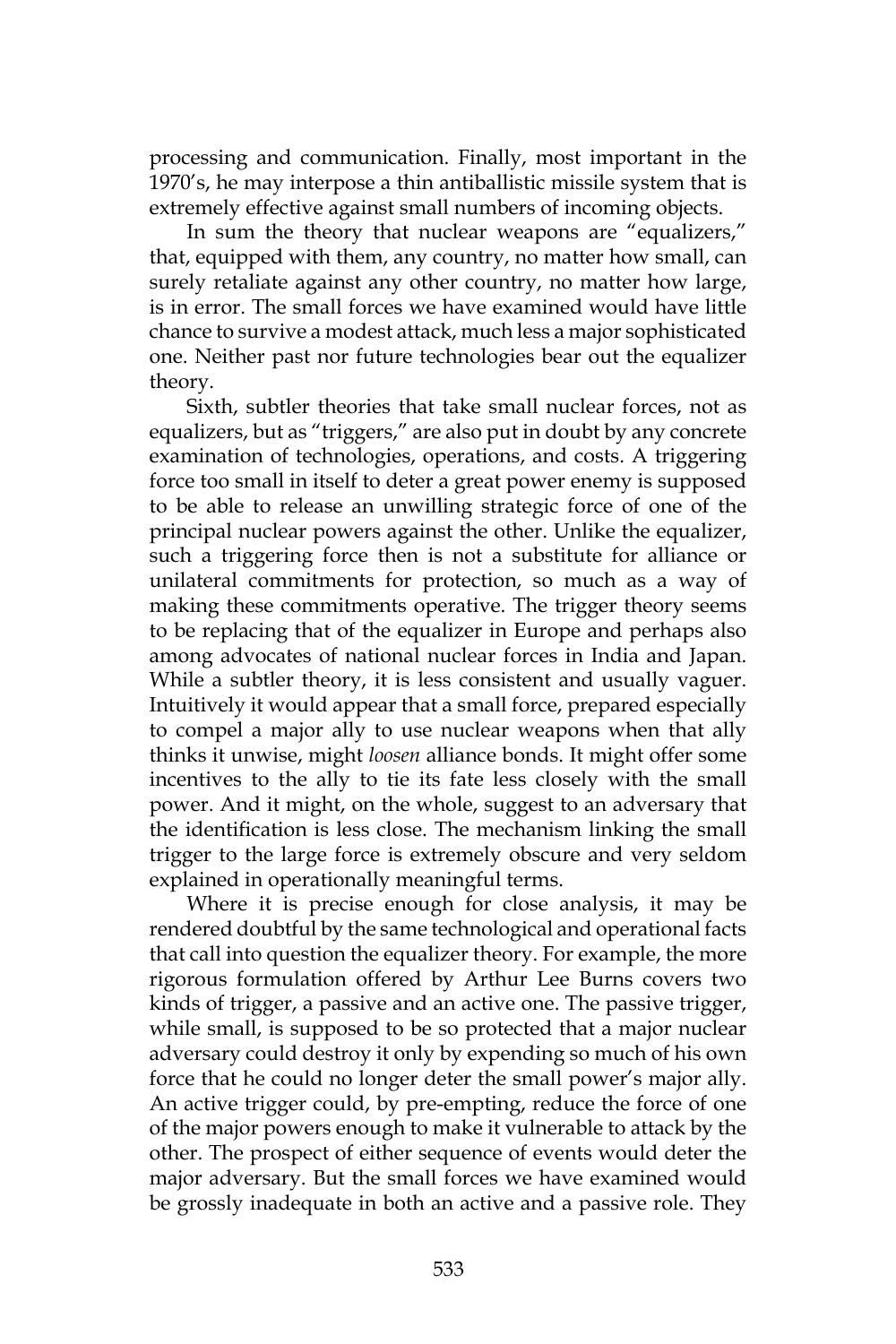would add little to the force of a large nuclear ally attacking a big nuclear adversary, and their destruction would require their large adversary to expend only a tiny fraction of his total retaliatory force.

A force able to vie with or even to trigger a major nuclear strike force must change rapidly enough to keep up: the forces now planned by the smaller nuclear countries conceivably might, but do not accomplish this. In short, there is no rest.

Seventh, even if a small nuclear force were able to protect any country that had it, either because it was a trigger or an equalizer, this would still leave unsolved the problem of protecting nonnuclear countries from nuclear coercion. A small triggering force seems particularly inadequate for extending guarantees to non-nuclear countries. If it is unclear how it can protect its own possessor by manipulating the two largest nuclear powers, it is still more obscure how a triggering force can maneuver one of them to protect a fourth power against the other; or to protect any of some 130 non-nuclear powers.

Proponents of the equalizer theory on the other hand proceed from the assumption that commitments for nuclear protection by others are not merely unnecessary, but impossible, that no country will risk responding to a nuclear attack on someone else. In principle, if not always in practice, proponents of equalizers must conclude that either no sovereign country must have nuclear weapons or all of them should. Yet permanent and total nuclear disarmament hardly seems at hand. And even if a few intrepid proponents of nuclear equalizers might be ready to distribute nuclear bombs to everybody, to most of us the perils are plain in a spread of nuclear weapons rather less than world-wide.<sup>8</sup> Still, a country without nuclear weapons that feels menaced by a nuclear adversary is likely to seek nuclear weapons of its own unless it feels assured of nuclear protection by someone else. Moreover, since any country, nuclear or non-nuclear, is likely to have interests affected by the coercion of some non-nuclear nation, perhaps a neighbor, perhaps a more distant country, the issue of guarantees, of formal or informal commitments for nuclear protection, cannot be avoided.

In particular, long-range commitments and defenses that make the risks of commitment commensurate with what is at stake will continue to be essential for stability on the international scene. But in recent times distant commitments have become increasingly unpopular. This has been manifested in many diverse and incompatible ways in the United States as well as in Europe: rising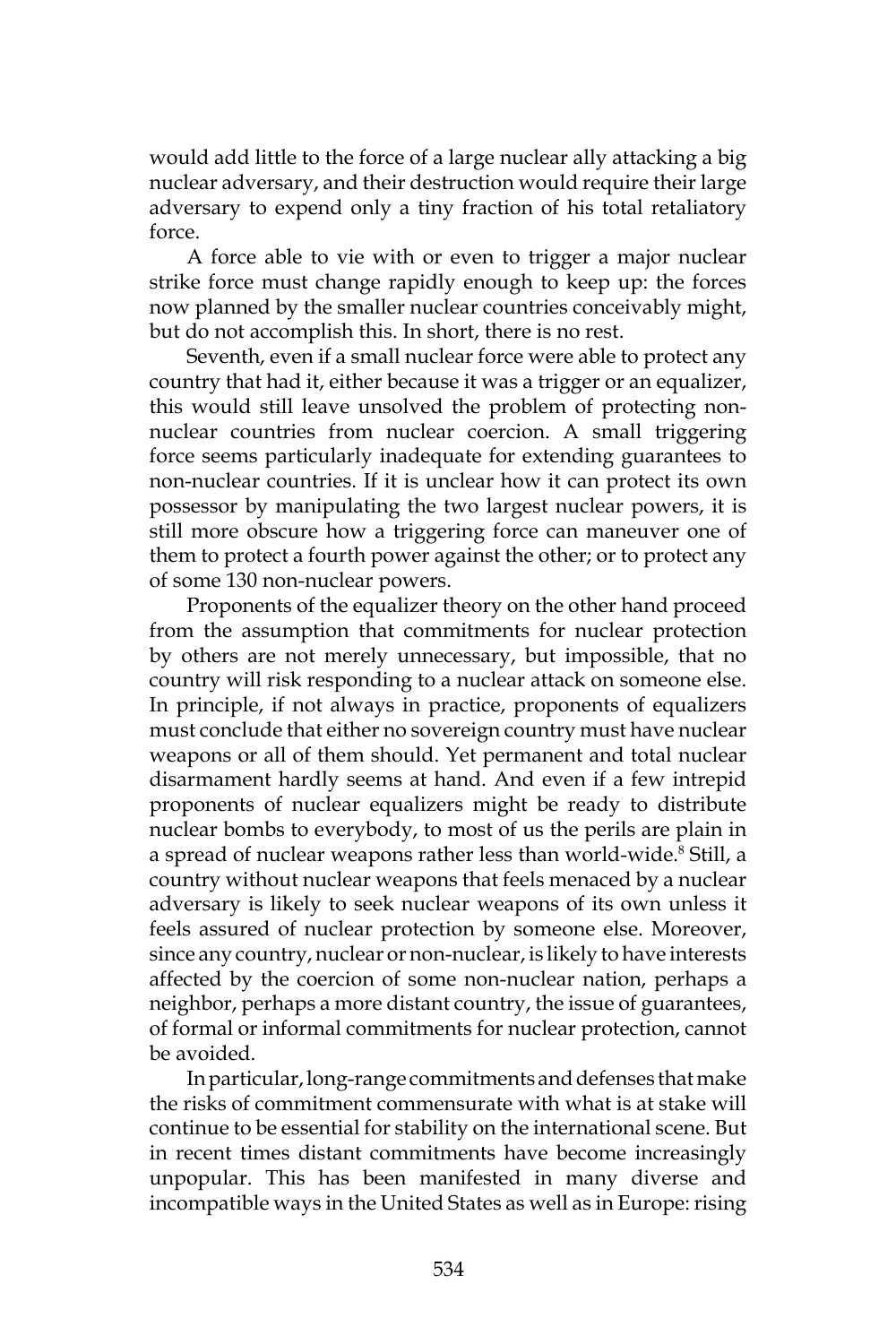nationalisms, a continental regionalism, a resurgence of moves towards protection in trade, disillusionment with foreign aid and with the turbulence and frustrations of the Third World, and a weariness with distant wars that affects hawks, doves, and some that fly dead center. But hopes for regional or national insulation ignore features of technology that have long been current and that will be greatly emphasized by developments in the future.

## **V**

#### **Distant Classical Wars, Old Geopolitics, and New Isolation**

Revulsion against distant commitments may be based on an understandable fatigue or on unanalyzed feelings of the irrelevance of remote troubles; and sometimes on the estimate that an air or naval power can do little to affect remote land powers; or on the theory, as expressed by Mr. Kennan, that "the effectiveness of the power radiated from any national center decreases in proportion to the distance involved." Geopolitical theories of spheres of influence and stable balances of power between widely separated large and small countries frequently presume such proportional or linear decreases of military strength with distance.

Yet the relation has never been so simple. Logistic support by water has in general been cheaper and easier than over land. References in earlier geopolitical writing to continental land masses, islands and the like, have been in fact a crude means of characterizing some of the differences between water and land combat logistics. In discussing geography, geopoliticians at best have been talking about the technologies of communications or transport or weapons range. Maxims so derived, however, are not eternal. These technologies have been changing at a rapid clip.

Nonetheless the agonies of Vietnam have revived some rather old-fashioned geopolitics. Whatever one's view of Vietnam (and I have substantial differences with U.S. policy there), the isolationism it has encouraged receives no adequate support from such theories. Distance bears no simple relation either to interests or military strength. For nuclear relations, the defects of the old geopolitical treatment of distance are striking. However, its defects for describing variations in non-nuclear military strength with distance are also crucial.

It was rather common until recently to talk of the comparative disadvantage to the United States in fighting eight or ten thousand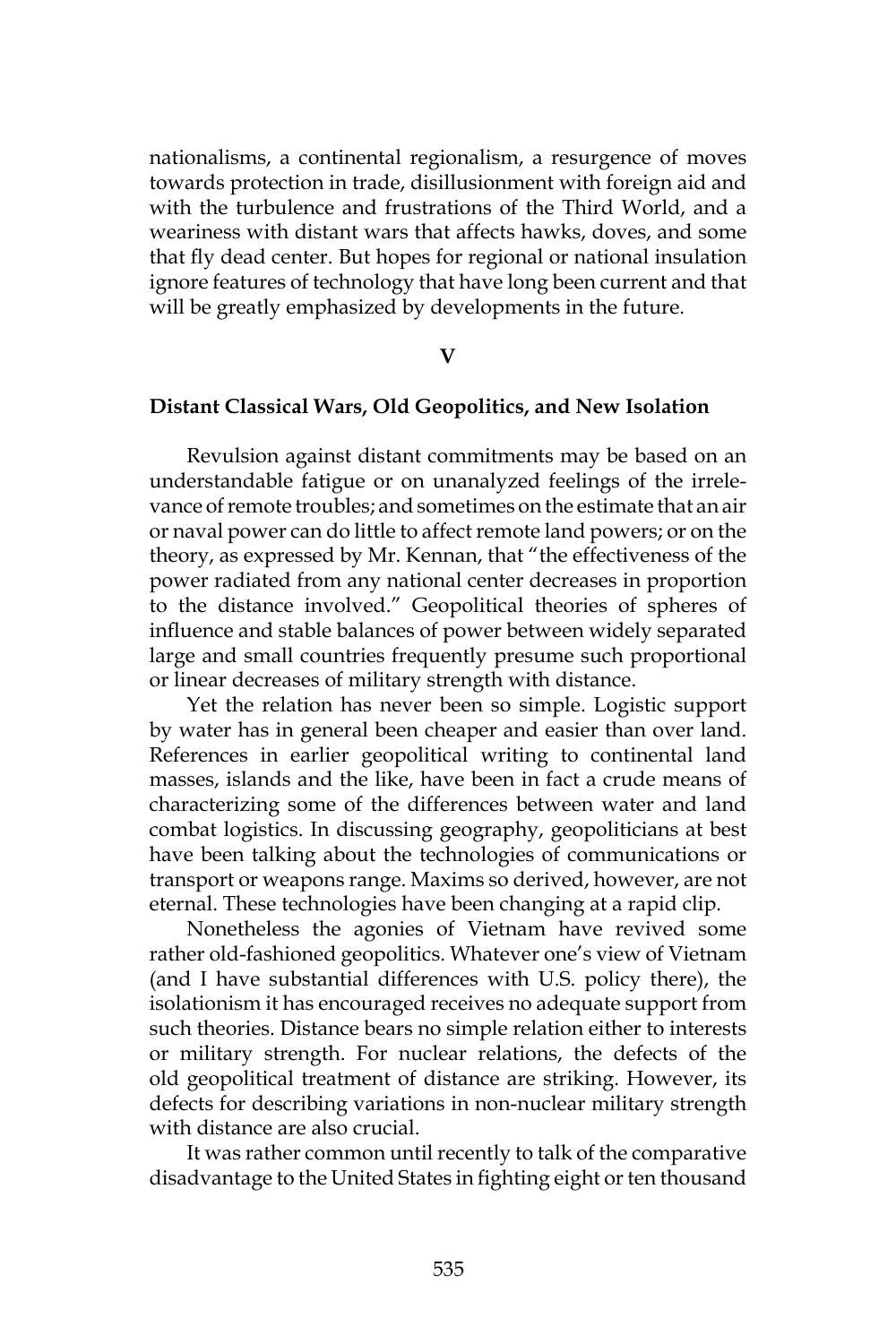miles from home against an adversary whose home base is near the scene of conflict. While these dramatic long-haul distances catch the headlines, neither in current nor in past technology do they determine the matter of comparative disadvantage. This has been documented in detailed studies of the comparative logistics at present levels of technology in several areas of possible nonnuclear conflict—in Thailand, in the Himalayas, in Iran and in Lebanon - and in the *actual* conflict in Korea.<sup>9</sup>

The most striking fact displayed by these studies is that the long-distance lift capacity of each side massively exceeds their short-distance lift inside the theater, especially in the very short ranges in which the battle would be joined. These bottlenecks inside the theater are to a very considerable extent determined by local factors: climate, terrain, harbors, port unloading facilities, railroad and road capacities, etc. They are not a function of the long-haul distances. The specific local circumstances may favor the combatant that starts from far-off; or the one that starts from nearby. (Moreover, the local circumstances may be more or less susceptible to change by the distant combatant, depending on his resources, technical level and the physical geography he confronts. They are likely to be changed by local, less-industrialized combatants, in any case with their further industrialization. But the supporting or combatant external powers will vary, before or during a war, in their ability to construct harbors, roads, etc.) On the Thai-Laos border the United States can lift, from 8,500 miles away, four times as much as China can from 450 miles off. Various potential combat areas in Iran would show a logistic standoff between the neighboring Soviet Union and the United States. In the Himalayas, support for Chinese and for opposing forces would be measured in tons per day: the 200,000 tons per day the United States might deliver over the long haul from U.S. ports to Calcutta are not the critical matter.

The figures above describe the rate at which supply can be lifted steadily after the initial build-up. If one looks at various rates of deployment and build-up, where stocks are accumulated in advance in a potential trouble area, the conclusions are not altered. Moreover, if one looks at the matter in cost terms, as distinct from capacity, the minor importance of the long haul appears even more vividly. Adding several thousand miles to the distance at which remote wars are fought increases the total cost of fighting such wars by only a very tiny percentage. It appears, for example, that if the support of U.S. forces in Korea had been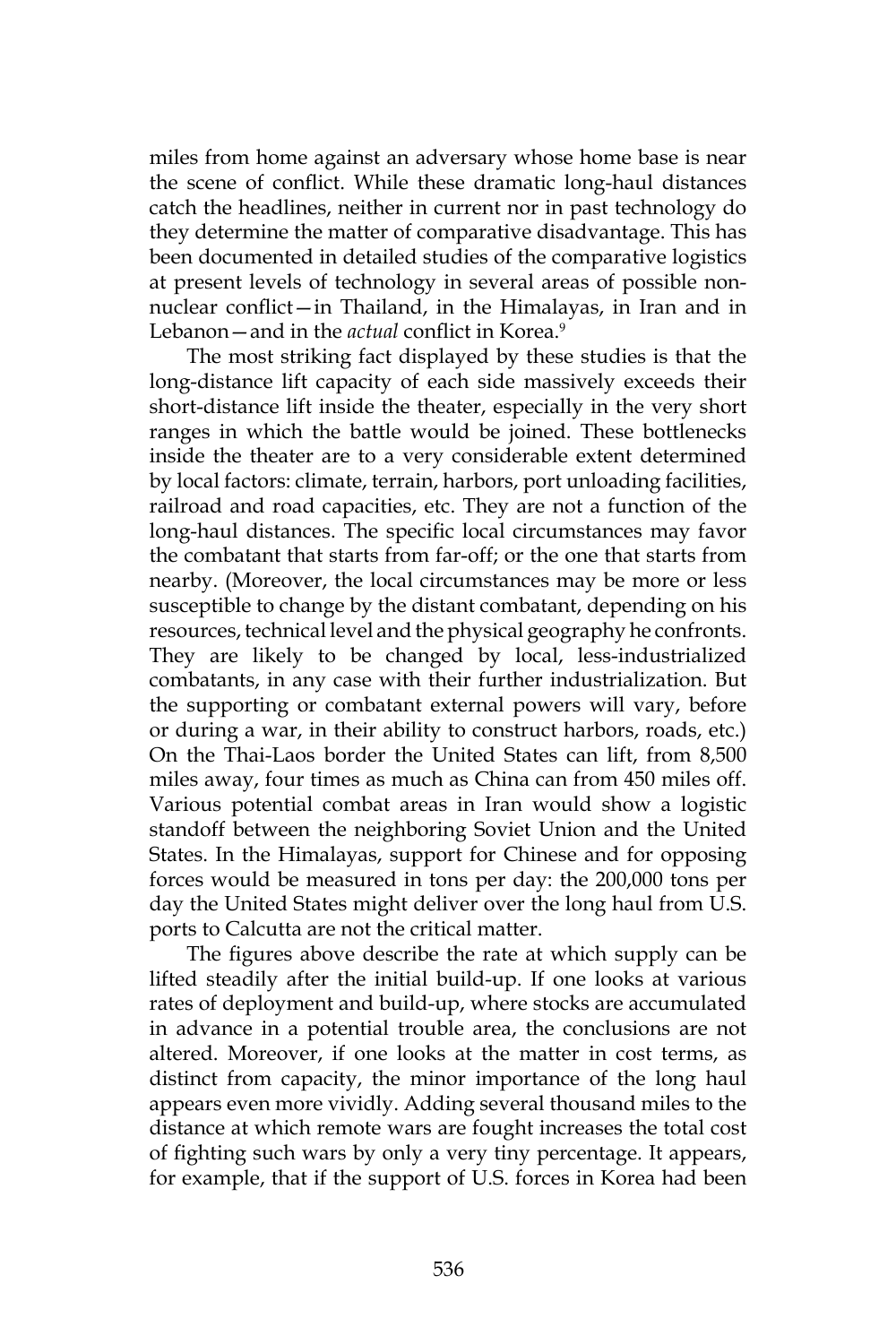2,000 miles further away, it would have meant adding less than three-tenths of a percent to the total annual cost of the war.

The studies cited deal with recent past technology. The 1970's technology will decrease military communication and transport costs further, but especially long-distance costs. As in the case of computer technology described earlier, the terminal ends permit fewer economies of scale. Larger payload transport both on the surface and in the air will greatly reduce costs per ton-mile. Fast deployment logistic ships might (Congress and the established shipbuilders willing) combine with the planned massive increase in air cargo capacity to offer more efficient mixtures of prestockage and rapid deployment of men and material for the initial build-up. The C-5A will be operational in large numbers in the 1970's; it will have a ton-mile cost one-tenth that of the DC-3 and will carry 2-1/2 times the payload of the largest jet now flying. Synchronous communications satellites make the point even more clearly than improved transport.<sup>10</sup> It has long been true in telephony, for example, that a very large part of the costs of long distance service is traceable to such elements as local switching, operator charges and local lines. Communications satellites make unimportant the distance between transmitting and ground stations so long as both are within line of sight of the satellite, whereas undersea cables vary in cost directly with length. Such satellites may be on station over 50,000 miles above the earth. The difference will be negligible in miles, not to say elapsed travel time between electro-magnetic signals traveling between various pairs of points on earth by way of an over 100,000 mile trip to and from a satellite.11 Satellites spanning the Atlantic and Pacific will greatly increase the capacity and reduce the costs of sending messages to far-off and isolated locations, and so will make possible a much more detailed and centralized control of classical wars in distant theaters.

If future technology reduces further the difference between fighting a war close by and far off, it can do this of course not just for the United States, but for other nations as well. This is only one reason that the technical developments should fortify no illusion of omnipotence. We may contest some sorts of war badly almost anywhere, in particular revolutionary wars where recently improved weapons technologies seem to me largely irrelevant (though no more so in Vietnam than they might be in Colombia or even in Cuba). Military strength is frequently a very poor and self-defeating way of protecting or fulfilling interests.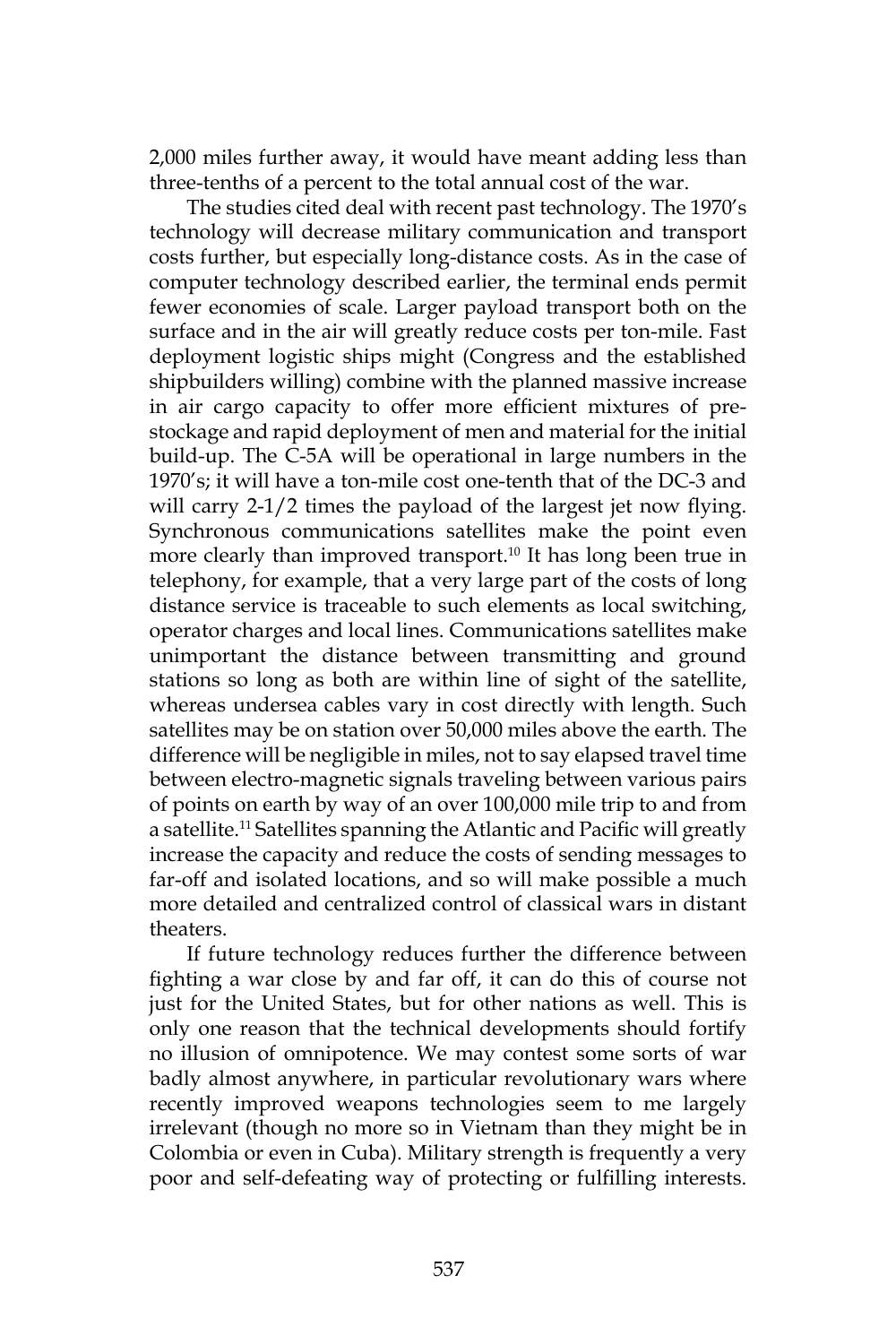This applies to military strength used nearby as well as military strength used far off. It is plainly better not to have to fight at all. Even more plainly, an ability to fight with formal military force cannot be directly translated into political authority. Limits in the usefulness of American military strength are clear in relation to countries hostile in varying degrees to the United States, such as tiny nearby Cuba. Perhaps even more in relation to America's allies. In spite of rhetoric about slavery to American despotism, General DeGaulle always struck me as a rather masterful slave, long before he had even a façade of a *force de frappe*. The point can be made in reference to those allies most menaced and least able to defend themselves. Polemists using words like "puppet," Mr. McGeorge Bundy has said, have never been on the other end of the strings. It is rather more, I should think, like pushing than pulling strings. The fact that military technology can be projected by the United States and by others at great distances displays some critical connections between remote parts of the world, but lends no support to the mechanical extension of American political hegemony.

Furthermore, though we can affect matters in some places close to us or far off, we frequently have no discernible interest in doing so. And even where we do, improved technologies may not be the best vehicle for the influence we want to exert. In the last year, the isolationist debate has shifted somewhat from capabilities to interests. A good many places interest none of us very much, and some that interest us can take care of themselves. That's almost always better. No one on either side of the debate is for intervention all over or for total escape. The genuine issues concern the right extent and places of commitment. They cannot be clarified wholesale. And they have not been by the endlessly tedious repetitions and denials of the phrase "policeman to the world."

A great many things—historic, political, ethnic, cultural, sentimental—affect national interests, including a residue of past technologies like the methods of ocean transport that linked Great Britain, Spain, France, Portugal and the Netherlands durably to some of the remotest parts of the world. But future technologies will affect interests too; and on the whole in a direction that makes the new isolationism pure nostalgia. Let me say something on interests of nations in cultural contact, in trade and the movements of capital, and in national safety.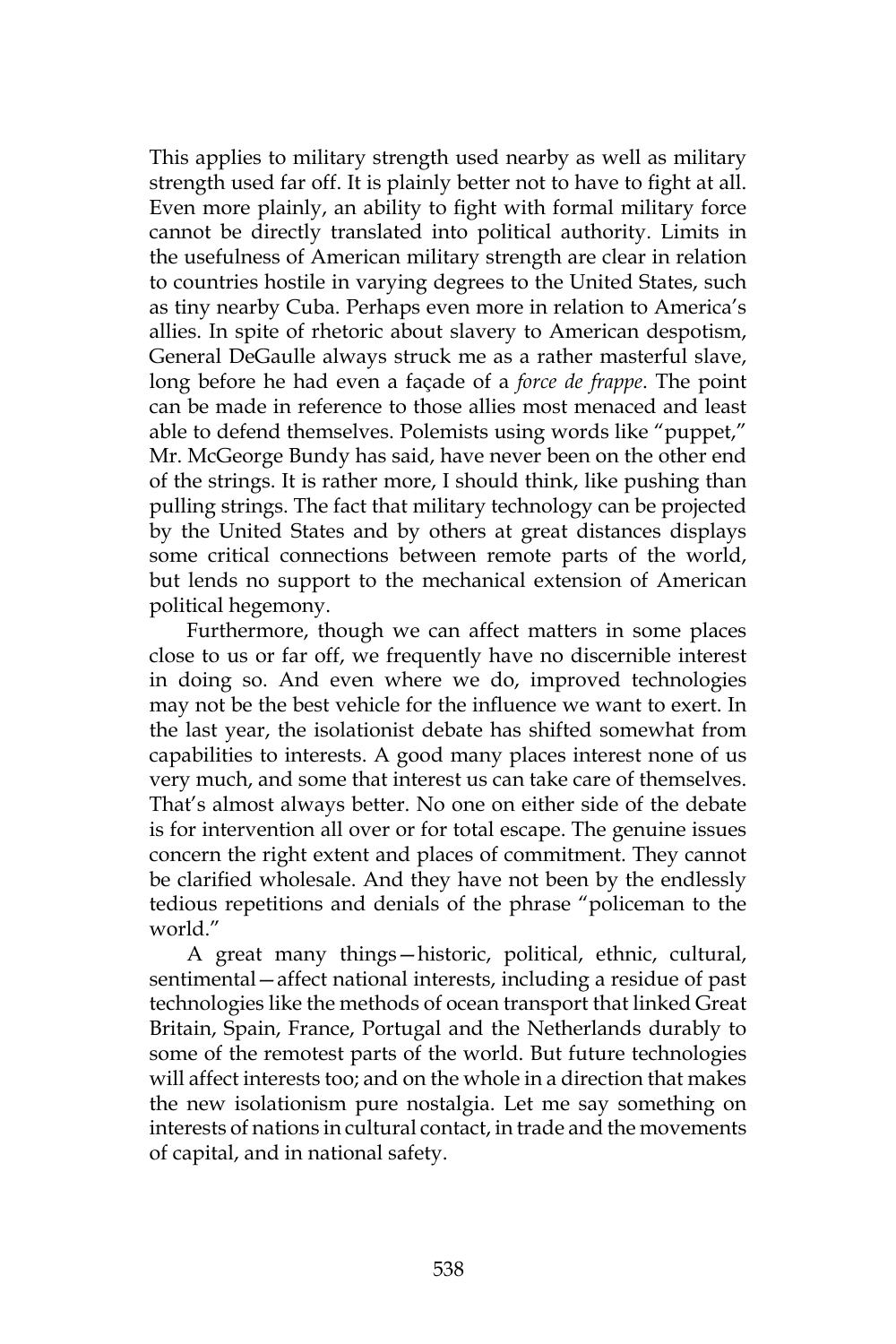#### **Distant Cultural and Economic Interests**

Cultural interests have never fallen off directly with distance. Englishmen and North Americans find Australians and New Zealanders quite accessible culturally, and are sometimes greatly puzzled by their immediate neighbors. French contacts with some parts of North America were always considerable and lately seem to be much on the increase. The vast improvements coming in long-distance communications and transport will multiply remote cultural contacts just as they will increase the capacity to project military strength. They will extend processes of education, learning and possibilities of cooperation in research. Civilian supersonic passenger planes, the subsonic high payload 747 stretch jets, a possible passenger version of the C-5, and the commercial satellites neatly parallel in the civilian field the military equipment that make the problem of getting to a theater of war small compared to getting about in it. Travelers are already used to the sharp contrast between the speed with which they can hurtle between distant airports and the maddeningly slow pace for getting to and from the airport, and queuing up for tickets, taxis, baggage, porters, and traffic lights.

High payload jets will cover great distances still more quickly and cheaply; but may increase the queues. Supersonic jets will be economic only on long trips. Their principal result will be to bring the remote places closer. It has been pointed out that if sonic booms prevent supersonic aircraft from flying over land, once again, as in the time before the building of the transcontinental railroad, New York will be closer to Europe than to Los Angeles. Passenger traffic in the Pacific should increase still more strikingly. Travel time from Los Angeles to Tokyo may be cut by nearly two-thirds. It will take perhaps forty minutes more than from Los Angeles to New York.

For civilian communications as for civil transport, the right map cannot be drawn in kilometers or miles, in what Francois Perroux calls "banal distance." Buenos Aires is closer now to Europe or the U.S. than to Caracas or Santiago. Telephone calls from Buenos Aires to Caracas go through New York. Calls between two points in Africa may go through switch points in both London and Paris. The new communications will alter optimal switching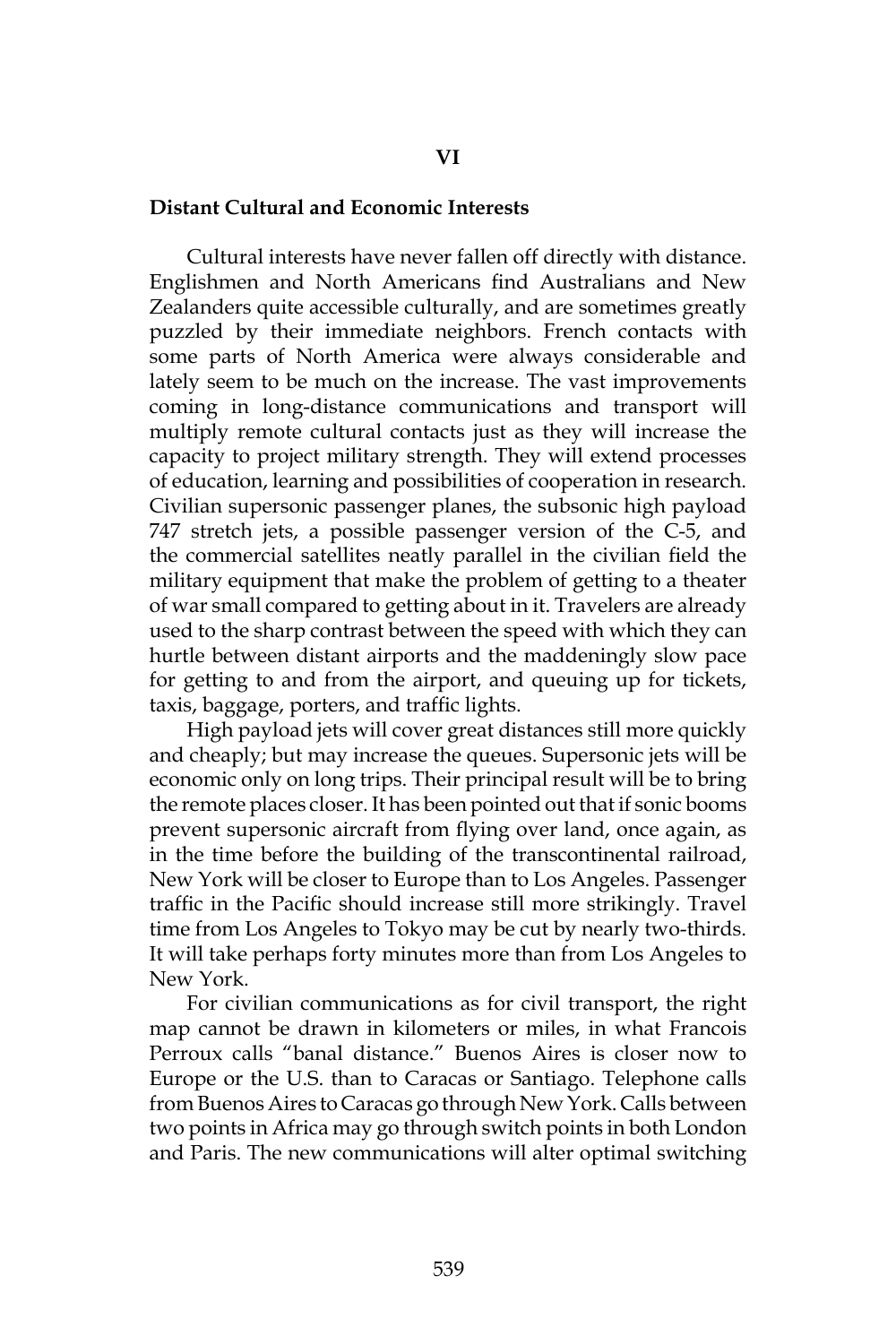points and help local traffic, but in particular will bring together widely separated points.

From the standpoint of economic and strategic interests one important result of improvements in communications and transport will be to increase the geographical extent of interests and simultaneously to reduce the specific importance of what are now critical bottlenecks on transit points. Suez is an example: reducing very long-haul costs cuts the added expense of a detour.

Indeed, most of what I have said about effects on cultural contacts applies quite directly to economic interactions, that is, to the movements of commodities and capital and possibly seasonal labor. Air freight capacity has been increasing rapidly for high value commodities; the huge cargo aircraft coming will make distant air transport economic for new ranges of less valuable commodities. For bulky primary commodities, those that are lowest in value density, like oil, the development of super tankers drastically reduces long-haul costs. While there are diminishing returns to scale, the economies of scale are enormous. A tanker with a capacity for 150,000 dead weight tons can move crude oil 5,000 miles at \$1.69 per ton compared to \$7.29 for a 10,000 dead weight ton tanker. Construction costs decrease with increasing tanker size from \$220.00 per ton at 20,000 dead weight tons to less than \$70.00 at 300,000 dead weight tons. Operating costs decrease, too, in particular with increased opportunities for automation. In fact, the *Tokyo Maru*, a tanker of about 135,000 dead weight tons, will be operated by a crew of 29, while tankers of 50,000 dead weight tons may use 35 men or more. The Japanese in the early 1970's will be constructing 500,000 dead weight ton tankers, something like ten times the size of the largest tankers available during the Suez Crisis of 1956. As a result of such changes, not only are detours around gateways like Suez cheaper than they were; they may, because of the limitations of the gateways themselves, be cheaper than the direct route. Suez at present can handle fully loaded tankers only up to 70,000 dead weight tons.

There is a fruitful analogy with the discretionary wiring in micro-electronics to which I referred earlier. Just as the multiplication of gates on a tiny wafer permits a detour around ones that are not working, and so reduces the number of critical interconnections, so the lowered costs and increased capacity for both long distance transport and long distance transmission of messages increase the number of economic alternatives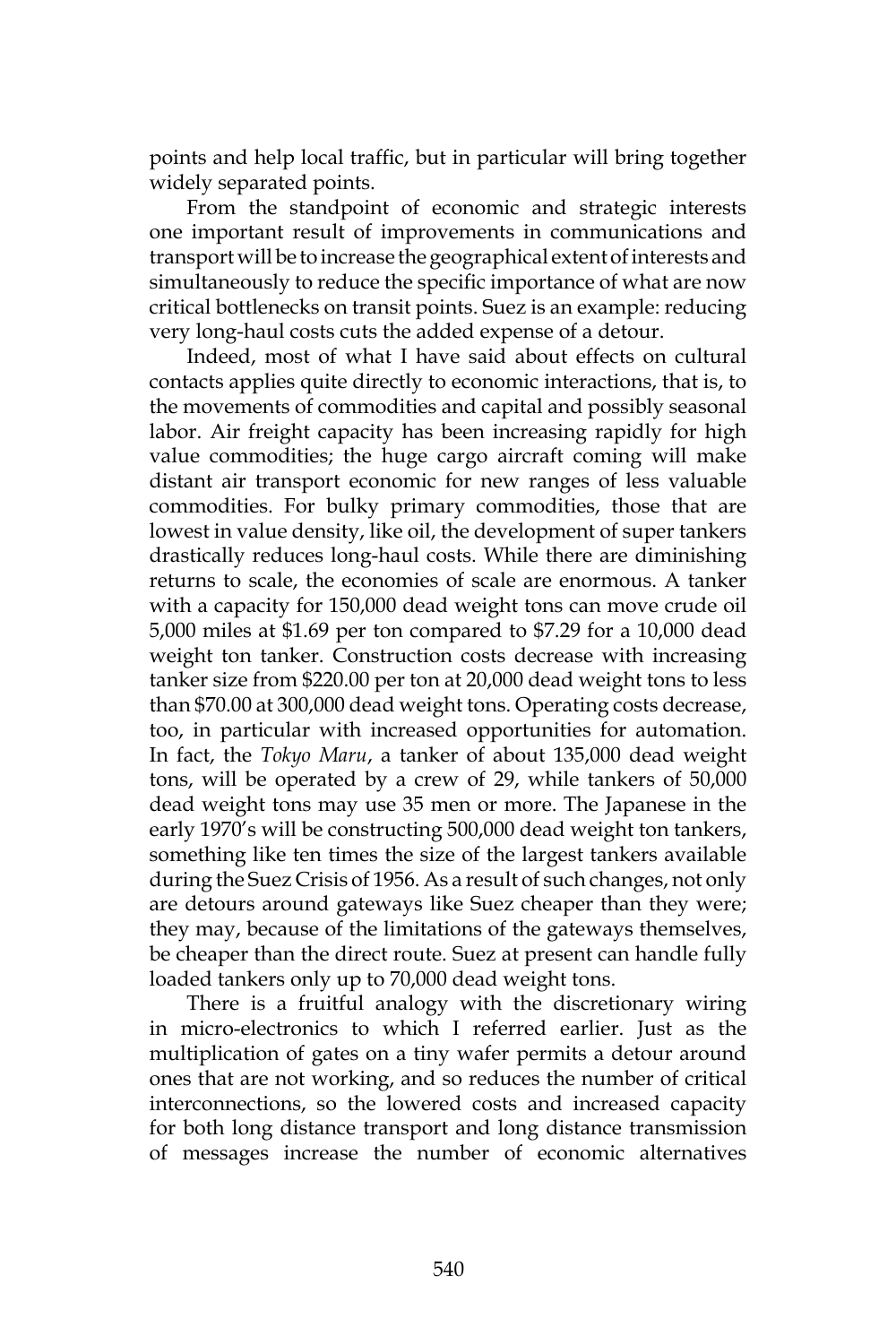available and make it feasible to go around choke points. These communications and transport developments reduce interests in specific gateways to remote places, the points traditionally called "strategic," but not the interest in remote places themselves. On the contrary, to the extent that they make links to distant points more reliable, they spread interests more evenly but farther. For example, Japan's growing trade in manufactures with Europe will risk less from arbitrary interruption. In reducing the risks of war or peacetime interruption, these technical changes counter one of the chief traditional arguments for economic autarky.

One argument for autarky current in many variants for nearly 150 years rests on technology. Robert Torrens<sup>12</sup> predicted that the industrialization of additional countries, population growth and diminishing returns in primary products would reduce the basis for foreign trade. This hypothesis of course entails *as corollary* the declining importance of trade among already industrialized countries in particular. It is not an argument for intra-regional trade but for the autarky of nations even within the same region. In fact, it suggests reduction of trade among regions within a single nation as these "converge" in economic structure.

This venerable argument<sup>13</sup> has several essential theoretical flaws. Except in some extremely simplified economic models, a convergence in over-all average efficiency of trading countries does not entail a lessening of the possibilities of specialization in particular products. Some advantages of specialization flow not simply from economies of scale at fixed techniques, but from such other matters as the gains from learning which come with cumulatively great output. The argument neglects technical changes like the global extension of communications that tend to create world markets for specific products, and neglects techniques that increase the advantages of trade such as reduction in freight and communications costs. Increasing income itself creates a demand for variety and for products of higher value in which transport costs are in any case less important. Finally, like some sounder theories that oppose it, the Torrens and related hypotheses say nothing in principle about the way the benefits of trade vary with geographical distance, and in particular how transport costs as a complex function of distance may change and flatten over time with changing techniques. Even if in the absence of trade countries had marginal costs in identical ratio for their many highly differentiated products, there would be a basis for specialization and exchange, so long as some short or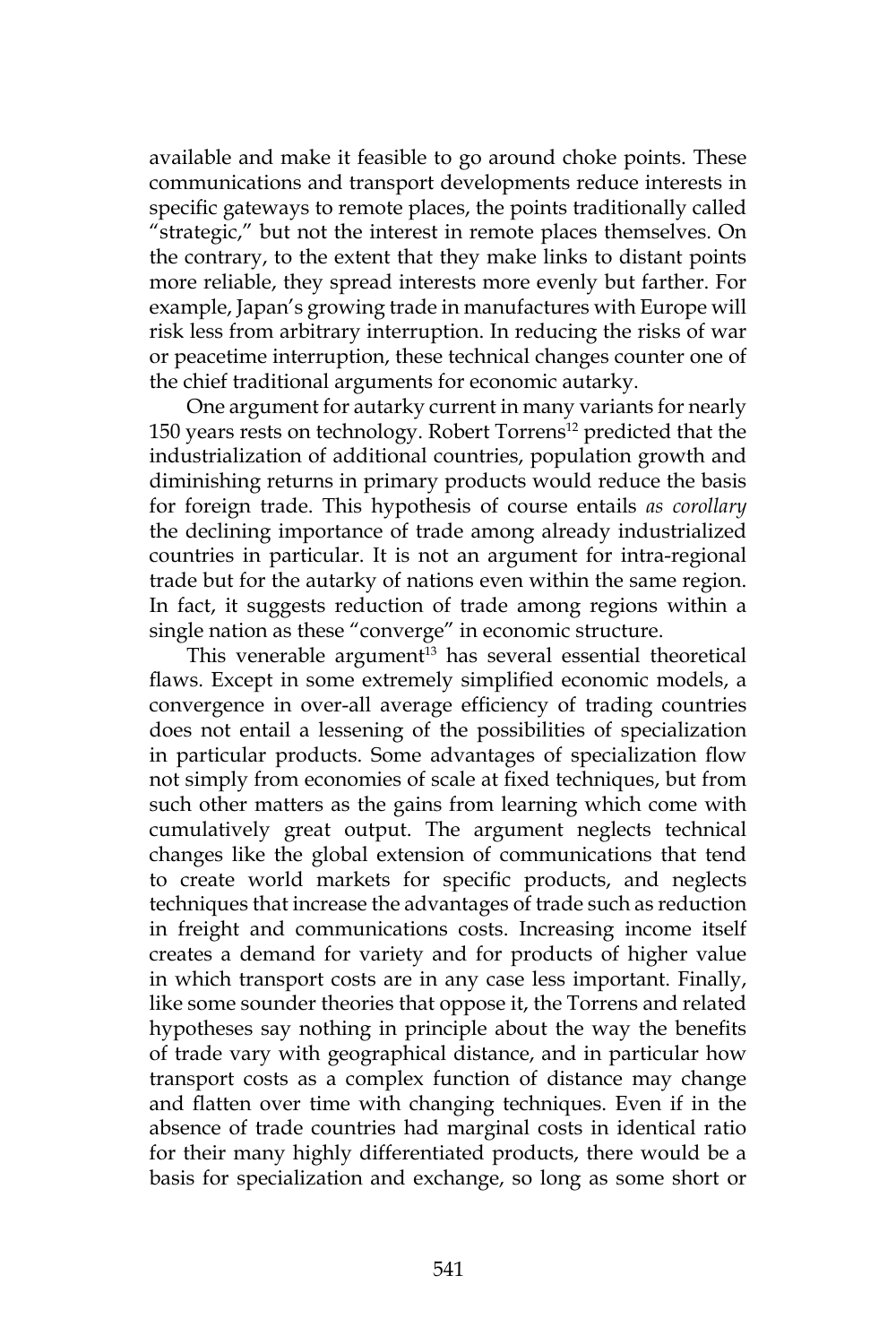long run costs declined and transport expense did not wipe out cost differences. However, such identical ratios are implausible; the increased output permitted by specialization and trade almost surely for some commodities would be accompanied by a decline in costs in the short or long run; and transport costs are decreasing, especially for distant places.

Aside from its theoretical lacks, the belief that technology would reduce the role of trade does not square with available data, even though the benefits of trade are hampered by government barriers. World trade in manufactures in the 90 years after 1876, in spite of setbacks in the protectionist and depressed interwar period, increased per capita two or three times. Between 1950 and 1966 it has been increasing even faster than world production of manufactures—7.3% compared to 5.3% *per annum*. 14 For the United States, in spite of claims to the contrary, from 1879 to 1960 neither exports nor imports declined relative to GNP in real terms.<sup>15</sup> Similarly within the United States, interregional trade, as Richard Cooper has shown, has grown more rapidly than total output, in spite of an apparent "convergence" in economic structure of the various regions.<sup>16</sup>

What is true of trade seems true also of the movements of capital, when not constrained by artificial barriers. Improvements in long-distance travel and telecommunications encourage distant foreign investment by making it easier to manage. Large-scale data processing may stimulate organizational innovation and in any case makes feasible much more detailed and far-flung control. All of this should continue to encourage the already significant growth of international corporations whose interests extend far beyond any narrow geographical region, and make economic autarky more inappropriate than ever. Distant interests should not be taken, however, as applying only to the capital-rich countries as an attribute of "imperialism." The underdeveloped world has perhaps even more obvious interests in distant developed countries as a source of aid and as a market for exports. Indeed, as Edwin Reischauer suggests, one of the more disturbing aspects of some of the new isolationism is an implication that "Asians, having their own distinctive cultures and special problems, should go their own way, presumably in poverty and turmoil, while we of the advanced nations go our own prosperous and peaceful way."

The revolution in transport and communications casts doubt not only on the new isolationism of a growing minority but also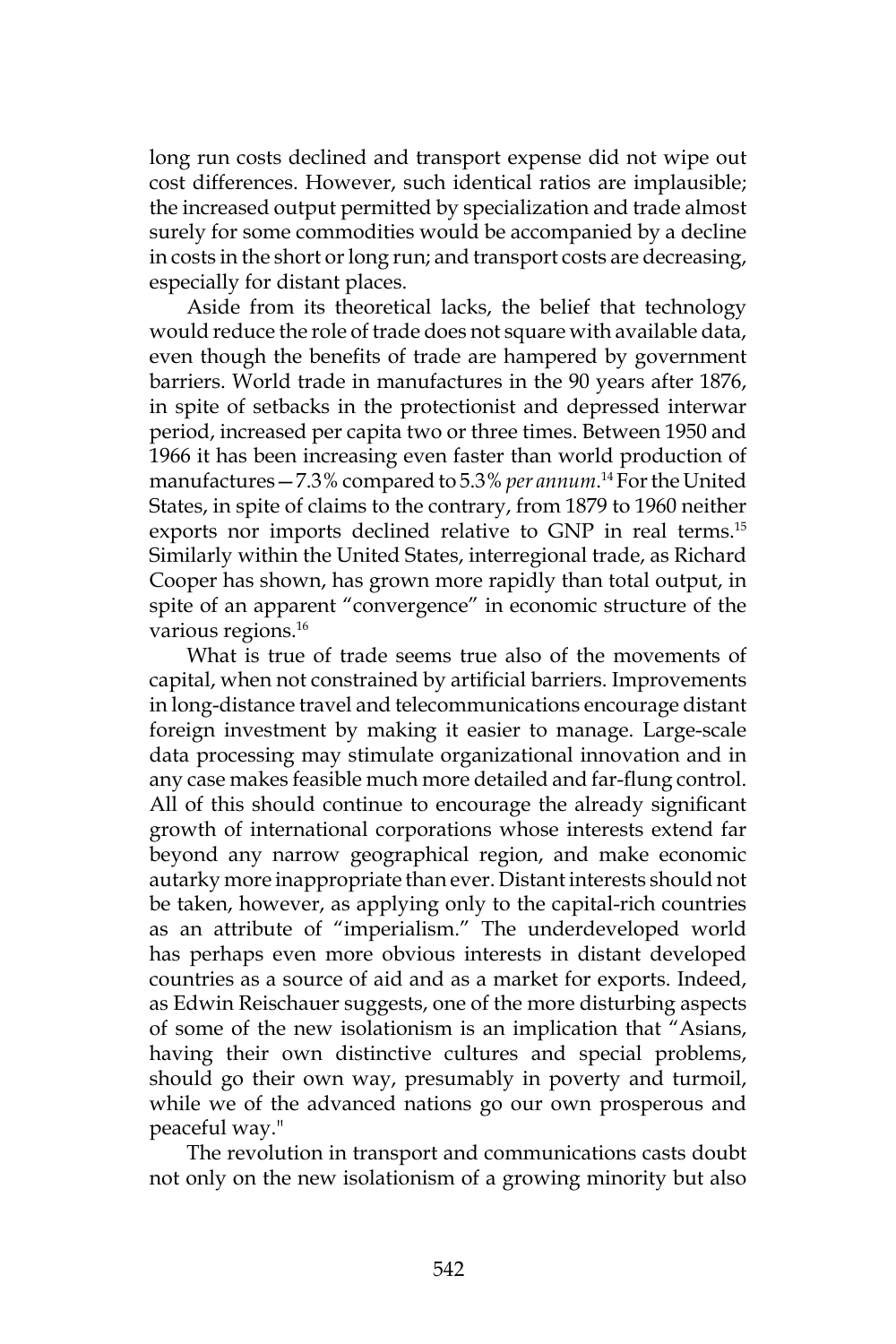on the more respectable but rather mechanical regionalism that may frequently be found in both the Democratic and Republican establishments: the grand designs for Latin American common markets, Asian common markets, African unions, economic unities spanning the Middle East from Morocco to Afghanistan, and others. The composition of some of these groupings suggests how poor a criterion mere proximity is for association. Some have higher cost communication and transport links among themselves than to the outside world. They may be mainly rival exporters of the same commodities, those in which they have the greatest comparative advantage. Yet a mechanical regionalism is not exclusively American. The head of the Commission of European Communities recently expressed his conviction that the world will inevitably organize itself into continents just as it organized itself into nations five centuries ago. And there are crasser forms of isolationism in Europe as well.

At the start of World War II it was the isolationists like Charles Beard, Jerome Frank, Stuart Chase and many others who urged a self-sufficient, "continental" American policy. They argued in fact that elsewhere than in the United States continental integration was the wave of the future and the only way to peace in the world. Interventionists argued for the primacy of overseas links in cultural, economic and military terms. Naturally they had a great deal of support from the future allies overseas. It is remarkable that having successfully countered arguments for regional selfsufficiency, so many interventionists ended the war supporting one regionalism or another, and as technology moved further in the opposite direction, espoused regional solutions for more and more of the world.

Reducing trade barriers inside a region may permit important economies of scale and indirect benefits to future growth as well as direct gains in efficiency at a given time. But this applies also to reducing trade barriers among countries that are not contiguous and that may be very widely separated. From a cosmopolitan view, the direct gains from a customs union depend on whether the increased trade and specialization within the union would outweigh the decrease in division of labor as between the union and the countries outside; whether in short it involved a net shift to higher or lower cost sources. Some unions might represent a gain; some would surely be a loss, particularly if their composition were determined solely on the basis of criteria as unrelated to economic efficiency as contiguity. Many groupings of countries outside the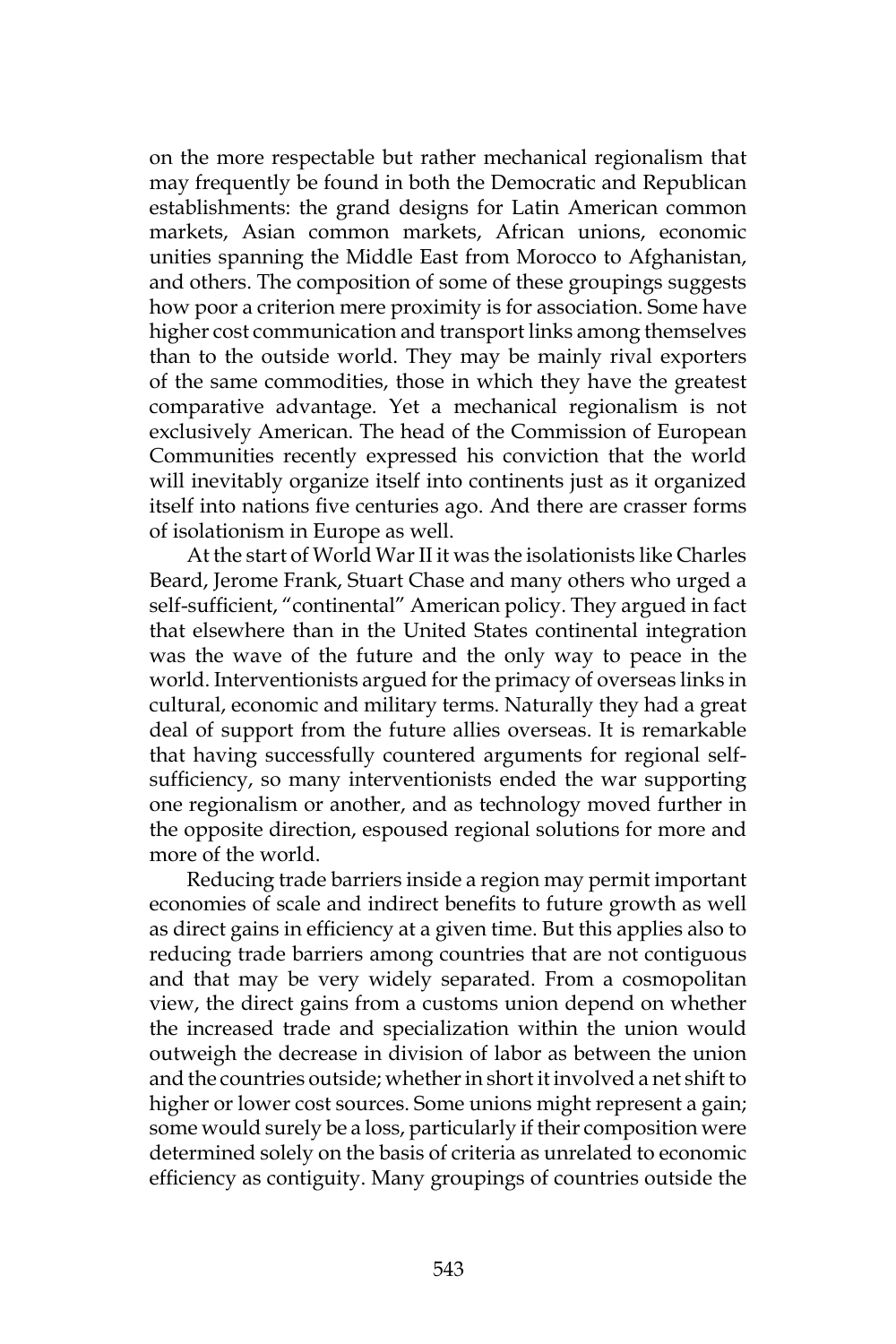West seem little more than a literary or touristic convenience for Europeans and Americans, or a bureaucratic convenience for dividing up the work in their Foreign Offices. Various members of such a "region" may otherwise have had rather little economic or political interest in each other. Nor much interest in military cooperation.

Neighborhood, in international relations, as Jacob Viner has pointed out, has never guaranteed neighborly feelings, and often has prevented them. Writings on international relations in the 18th century and later often took proximity as one of the natural conditions of enmity. Indeed one of the largest defects of regionalism in the post-war period has been a frequent neglect of the hard truths of differences in political interest inside regions and the varying bonds of interests with countries outside. Regionalism which has seemed a half-way house between nationalism and a utopian universalism has itself sometimes been a kind of utopia for hard-headed *Realpolitikers*.

The historic antagonisms that divide a geographical region of course may be the very reason offered for a focus on regional association. But the network of conflicting and common interests extends far beyond a single region, and so do problems of conciliation. Today Germany is not the greatest menace to the English or the French. Just as generals are said to prepare always to fight the last war, so statesmen and social scientists may be prone to prevent the last war, but not the next.

The future increasing ease of communication and transport should not be taken as simply irenic, leading only to harmony and peace. On the contrary, it means an extension of the "neighborhood" to more remote areas, and such larger neighborhoods need not mean neighborliness any more than the small ones. The possibilities of coercion as well as cooperation increase. Which brings us back to the third interest, that of national safety.

## **VII**

## **Interests in Safety**

National safety is the most critical matter and perhaps the least understood by those who think of it in terms of 19th century and earlier technologies, or by those who conceive of it exclusively in terms of bilateral nuclear deterrence, the preoccupation of the mid-1950's. One essential here is that improvements in the technol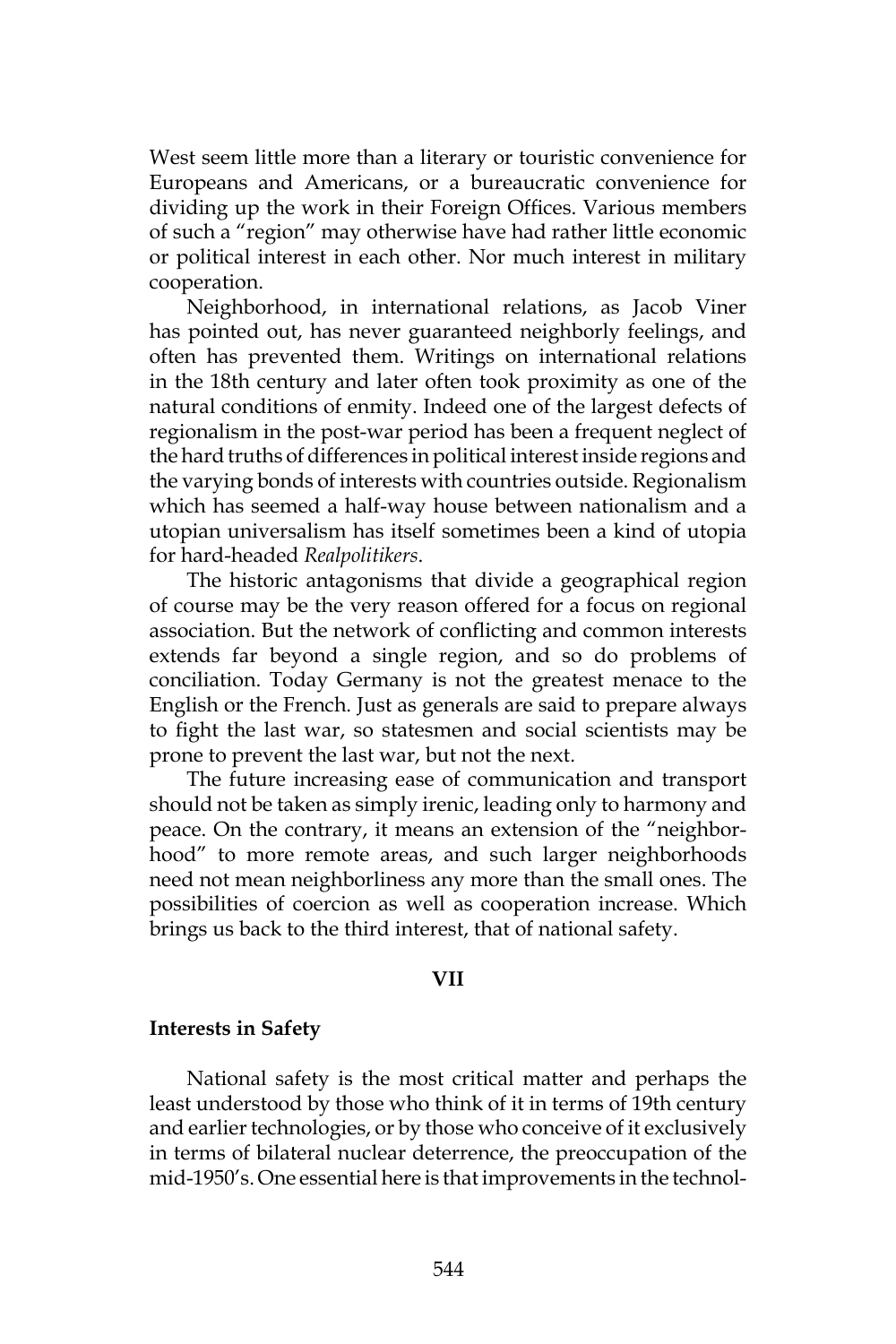ogy of combat delivery and logistics support affect not merely one's own capabilities and those of one's friends, but those of potential adversaries as well. These changes then drastically extend the range at which potential adversaries can do harm. This is most obvious in the case of the technologies for nuclear war. Not only nuclear capabilities of the two largest powers, but also of others, will extend far beyond any single region, and will permit coercion if unopposed.

But improvements in technology extend the range at which classical, not just nuclear, conflicts may be fought. And as in the case of nuclear technologies such improvements apply to potential adversaries too. While neither for the nuclear nor the classical case is distance without effect, the effects are complex; and very much more complex than is recognized by linear theories of the weakening of strength with distance.<sup>17</sup> Nonetheless, the upshot of these considerations of 1970's technology is that basic interests in safety will extend farther out than they ever have before. And a great many of the new isolationists in the United States were interventionists in World War II because they recognized that even then interests in security extended far beyond one's hemisphere.

A second essential is that bilateral mutual deterrence is not enough to prevent the international system from deteriorating. A small nuclear force, we have seen, is hardly likely to make any country that has it the equal of any other in deterring attack on itself. And the technological defects of small nuclear forces limit their potential for protecting their possessors indirectly by triggering one major power against the other. However, even if these defects did not obtain and any country with nuclear weapons could thereby get direct or indirect protection for itself, there would still remain the need to protect non-nuclear countries from nuclear coercion. And giving bombs to everybody hardly seems the way to do it.

On the other hand, getting stable isolated nuclear balances in Asia or the Middle East or other areas that comprise diverse antagonisms and varying interests with respect to countries outside, will not be easy. Simple balances involving nuclear commitments from one or two member countries will be hard to make persuasive, and some of the members may feel more menaced by the regional nuclear capabilities than assured. Multiple regional nuclear balances would by definition involve an extensive spread of nuclear weapons with the attendant problems of a still further spread by a chain reaction with countries in and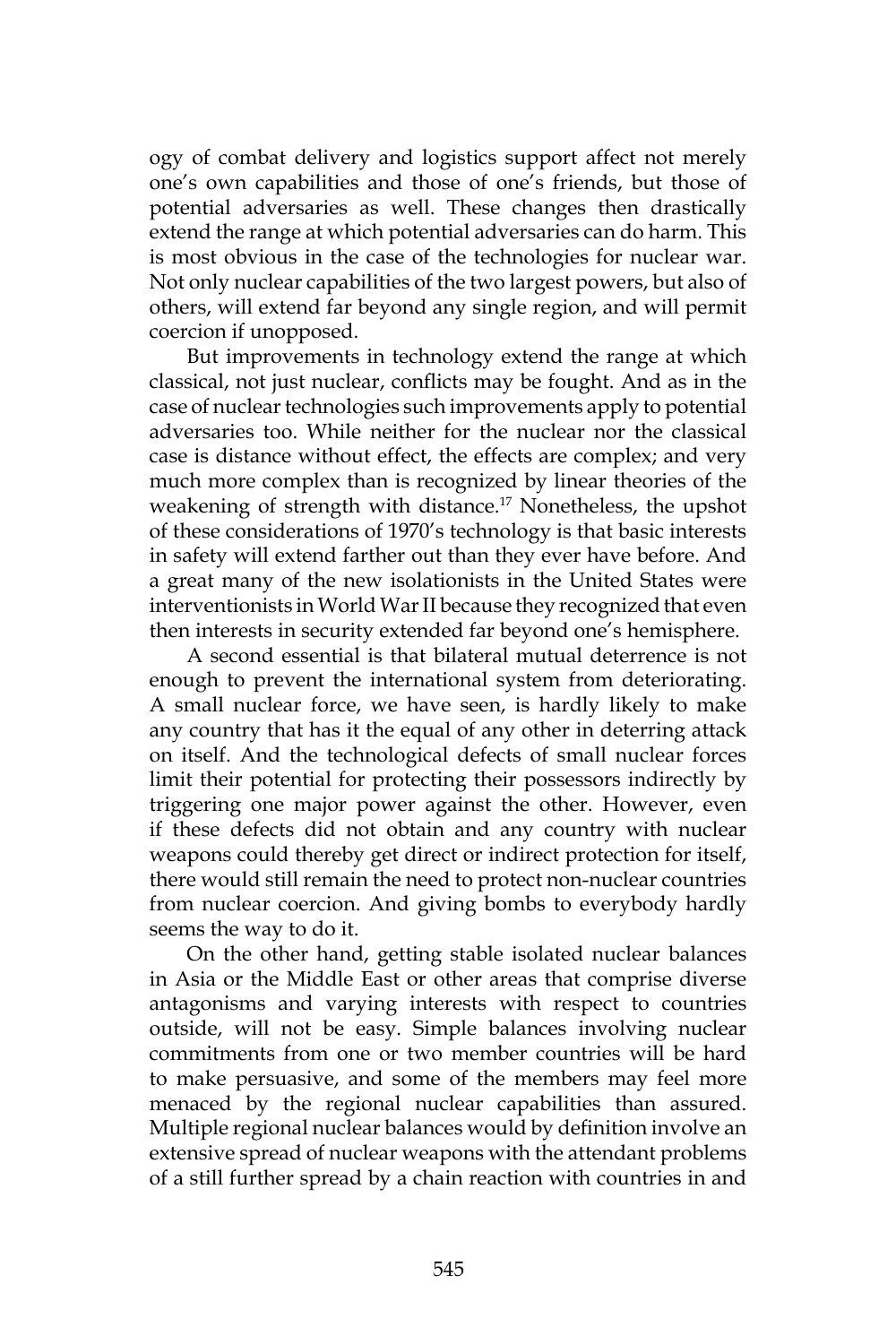out of the region and increased probabilities of nuclear war by accident or design. Multilateral nuclear forces (MLF) for such diverse "regions" as Asia seem much less feasible even than the European counterpart. And an Arab-Israeli MLF seems rather far off in the future. Or even a Saudi-Hashemite-Algerian-Egyptian one.

While a variety of forms of cooperation among countries in and out of a particular region may be useful, long distance nuclear commitments by great powers have been essential at the very least to cancel long distance threats by others. The growth of new long distance nuclear forces like that of China will emphasize these.

Long distance commitments confer no perfect stability. But neither does any other alternative. I do not think that the deterrence between the United States and the Soviet Union is unconditional.

*In a many-nation world including so far 5 countries that have exploded nuclear devices and about 130 that have not, unconditional*  deterrence, I would stress, is not a sensible goal. If each of the nuclear *countries could unconditionally deter any other, this would mean the*  instability of nuclear peace, not stability. Any nuclear power could then *threaten or safely use nuclear weapons against any non-nuclear one within range.*

Commitments for protection against nuclear coercion or attack, whether tacit or explicit, formal or informal, unilateral or in alliance arrangements or in the form of a United Nations collective security agreement, are a necessary element of stability on the international scene. Long range commitments and defenses that make the risks of commitment commensurate with what is at stake are essential.

The word "commitment" may perhaps be traumatic, given all of the remote and uncertain conflicts in which so many of us have been engaged. A commitment, moreover, lessens autonomy in one way or another for both the party committed and the recipient of the commitment. The United States commits itself in NATO to regard an attack on Europe as an attack on itself. It has extended commitments in varying degrees to other allies and to some non-aligned countries. This is frequently painful but it is not quixotic. If we do not commit ourselves and keep it plain that the configuration of our interests and capabilities make the sacrifice smaller in fulfilling the commitment than in not fulfilling it, the countries in question would have to preserve their safety by their own means; and to try to obtain nuclear safety by nuclear means.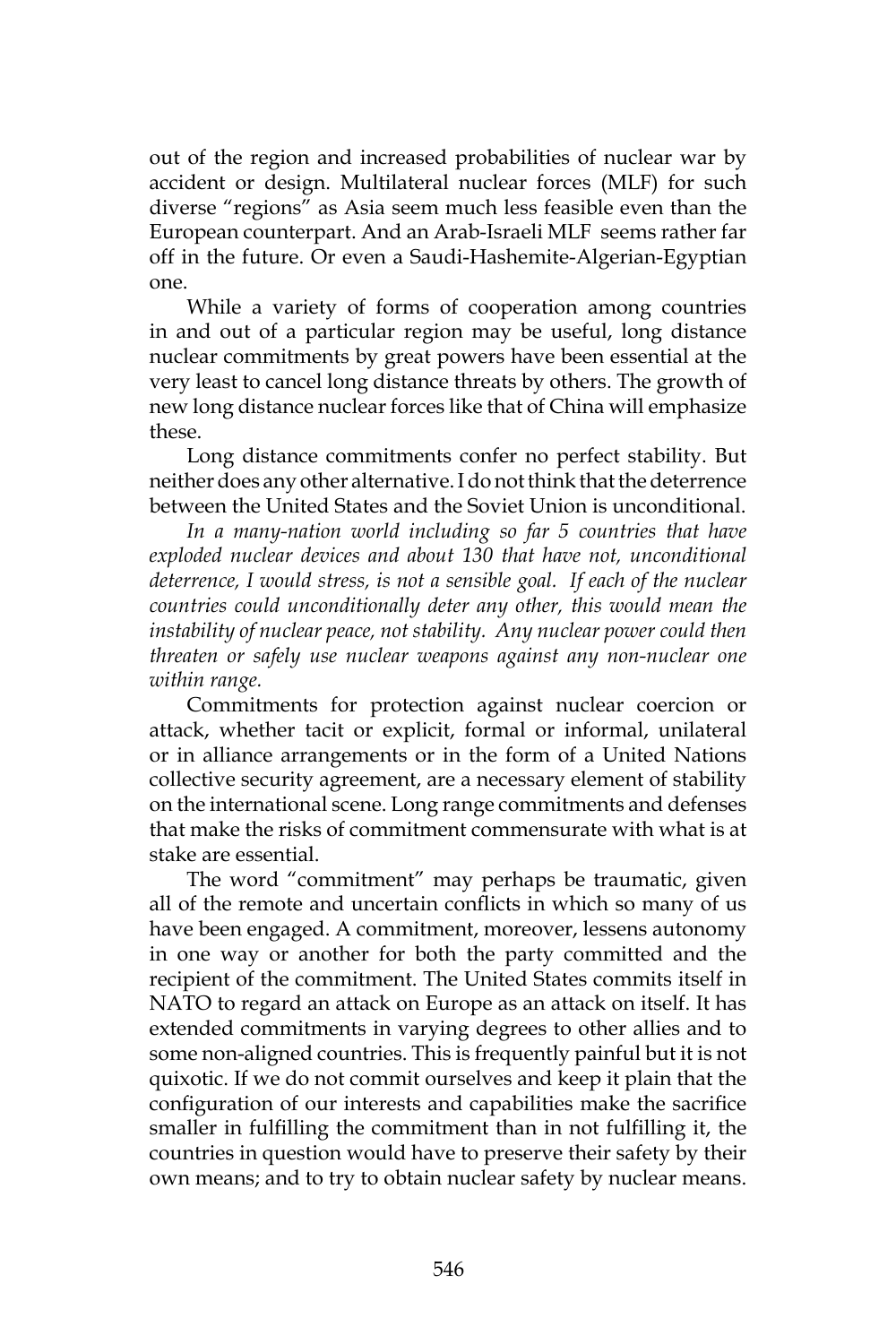In a great many cases these are likely to be even less perfect than the long distance commitment. And the failure to make long distance commitments would reduce options by changing the international environment adversely.

In sum, neither military capabilities, nor economic interests, nor interests in cultural contacts, nor in national safety seem likely to be narrowly circumscribed by geography, to be contained, for example, by continents. Neither national nor regional autarkies look sensible in either strategic or economic or political terms. Orwell projected for 1984 a world split into a few huge blocs. I find such a prospect neither attractive nor likely to improve the chance of peace. Even inside a single nation sharp regional lines dividing the country into groups with different political, sentimental, ethnic, and economic interests make civil war more likely. On a world scale it would be more ominous. Orwell showed his insight by having his huge continental blocs constantly at war. The fact that, so far as technology is concerned, the 1970's do not seem to be marching toward 1984 strikes me then as all to the good. There are many forms of cooperation including, I would stress, some regional ones that are useful for specific and limited purposes. But perhaps it's just as well that the useful sorts of association are "cross-cutting," likely to vary in membership from one purpose to another.

We all believe in the importance of preserving options, of being able to defer decision in order to make a final resolve on the basis of the utmost information about alternatives. We feel uneasy about getting involved, "contracting in." Nonetheless, contracting out isn't genuinely feasible. Commitment, foreclosing some options, is essential if we want to keep others open in the future. Speaking here at Elsinore, Denmark, in Hamlet's shade, I find it appropriate to emphasize that decision cannot be postponed indefinitely, that putting off the awful day frequently makes things still more awful; that we must commit ourselves. The technologies of the 1970's suggest that many of the essential commitments will continue to be long distance.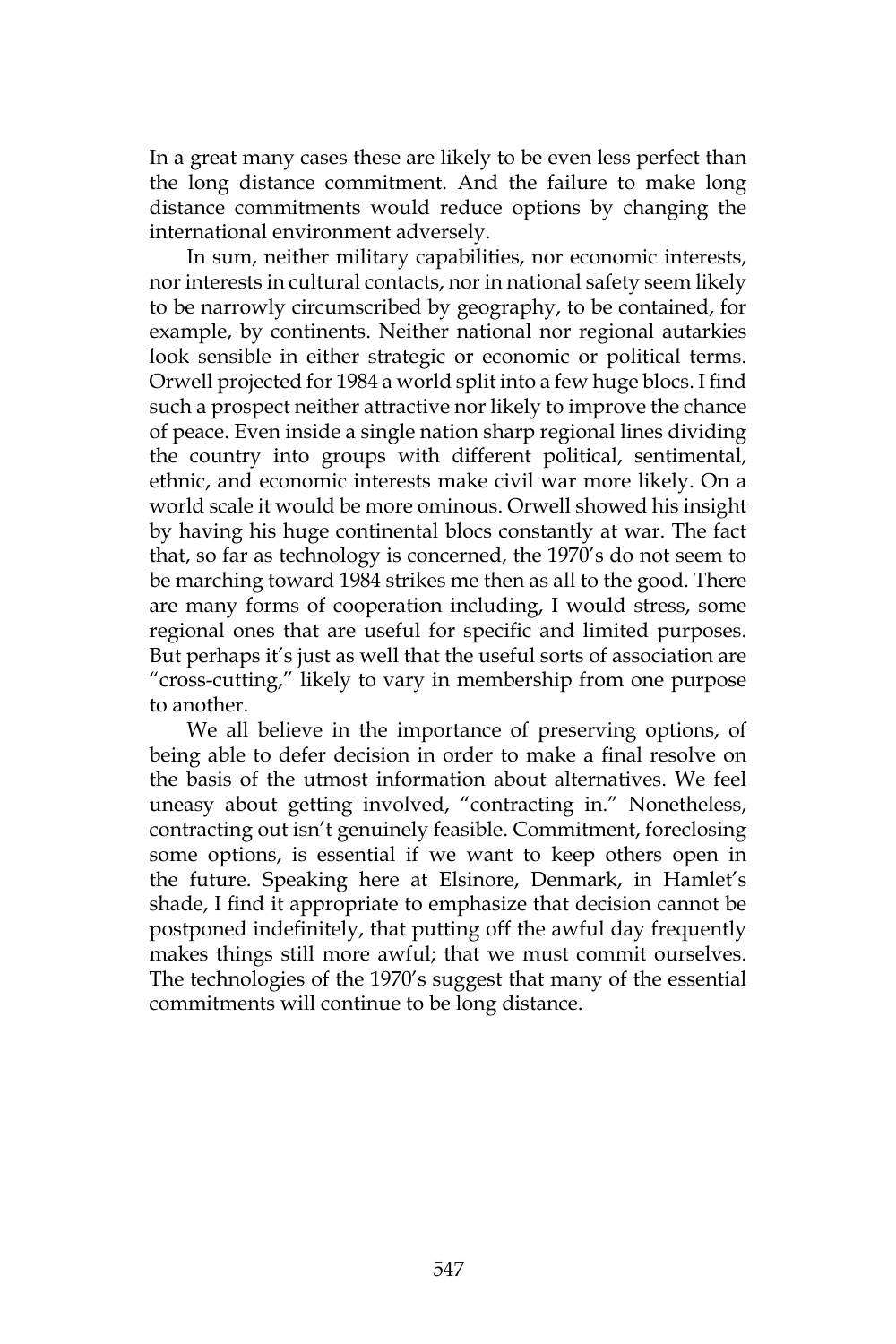# **ENDNOTES - Wohlstetter - Strength, Interest and New Technologies**

1. Presented at Elsinore, Denmark, September 28, 1967, as the opening address of the 9th Annual Conference of the Institute for Strategic Studies on Military Technology in the 1970's. I am indebted to Paul Armer, Michael Arnsten, Dan Ellsberg, Malcolm Hoag, Oleg Hoeffding, A. W. Marshall, David McGarvey, Richard Nelson and Charles Wolf for their comments on an earlier draft, and to Miss Janina Bonczek for research assistance.

2. See Victor Gilinsky, "Fast Breeder Reactors and the Spread of Plutonium," RM-5148-PR, Santa Monica, CA: The RAND Corporation, 1967.

3. *Cf.* Leonard Beaton, "Nuclear Fuel-for-All," *Foreign Affairs*, Vol. 45, No. 4, July 1967, pp. 662-669.

4. This describes the changes only very grossly. For the source of these three estimates and for more detail, see Paul Armer, "Computer Aspects of Technological Change, Automation and Economic Progress," printed in "Technology and American Economy," the report of the National Commission on Technology, Automation and Economic Progress, Appendix, Vol. I, *The Outlook for Technological Change and Employment*, Washington, DC: U.S. Government Printing Office, February 1966, pp. I-205 through I-232.

5. Since this paper was written, the United States Government has announced that it will deploy a thin ABM system.

6. William Beecher, "Small Atomic Arms Being Developed by France," *The New York Times*, April 14, 1967.

7. The Institute of Strategic Studies, *The Military Balance*, has for some time now attributed to the Soviet Union well over 2,000 medium and long-range manned and unmanned strategic vehicles.

8. See Hedley Bull, *The Control of the Arms Race*, New York: Praeger, 1965; and Albert Wohlstetter, "Nuclear Sharing: NATO and the N+1 Country," *Foreign Affairs*, April 1961. In the latter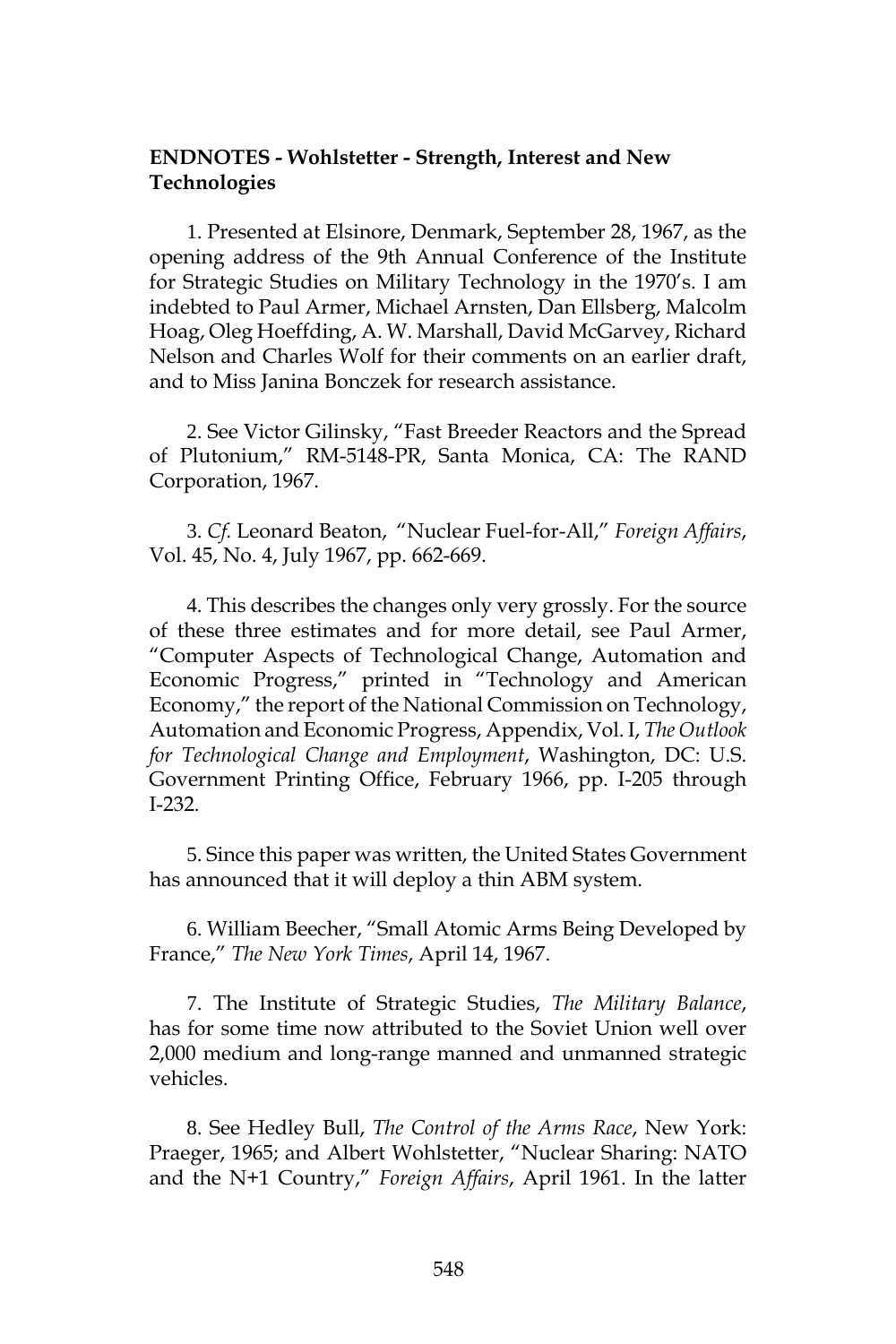paper I tried to examine more inclusively the disincentives and incentives for acquiring a nuclear strike force, and in particular the high costs of small nuclear forces that seriously aim at surviving a major power attack. More recent cost study emphasizes the results presented there.

9. For more detail on these studies, see Albert Wohlstetter and Richard Rainey, "Distant Wars and Far Out Estimates," monograph presented at the APSA meeting, New York City, September 1966. *Cf.* also Albert Wohlstetter, "Theory and Opposed Systems Design," to be published in *New Approaches to International Relations*, Morton Kaplan, ed. In this connection we are indebted to the work of Mary Anderson, Wallace Higgins, L. P. Holliday, Norman Jones and John Summerfield.

10. I am indebted here to the work of Leland Johnson. See "Some Implications of New Communications Technologies for National Security in the 1970's."

11. This formulation was suggested to me by H.S. Rowen.

12. *Essay on the Production of Wealth*, London, 1821.

13. Frequently revived and modified by Werner Sombart at the turn of the century, by Keynes and D. H. Robertson in the 1930's, and more recently by Karl Deutsch and Alexander Eckstein.

14. For the years up to 1959 see Alfred Maizels, *Industrial Growth and World Trade*, Cambridge, UK: Cambridge University Press, 1963, pp. 79 ff. For an extension of these data through 1966, see "Monthly Economic Letter" of the First National City Bank, New York City, September 1967.

15. See Robert Lipsey, *Price and Quantity Trends in the Foreign Trade of the United States*, Princeton, NJ: Princeton University Press, 1963.

16. Richard Cooper, "Growth and Trade: Some Hypotheses About Long-Term Trends," *Journal of Economic History*, December 1964.